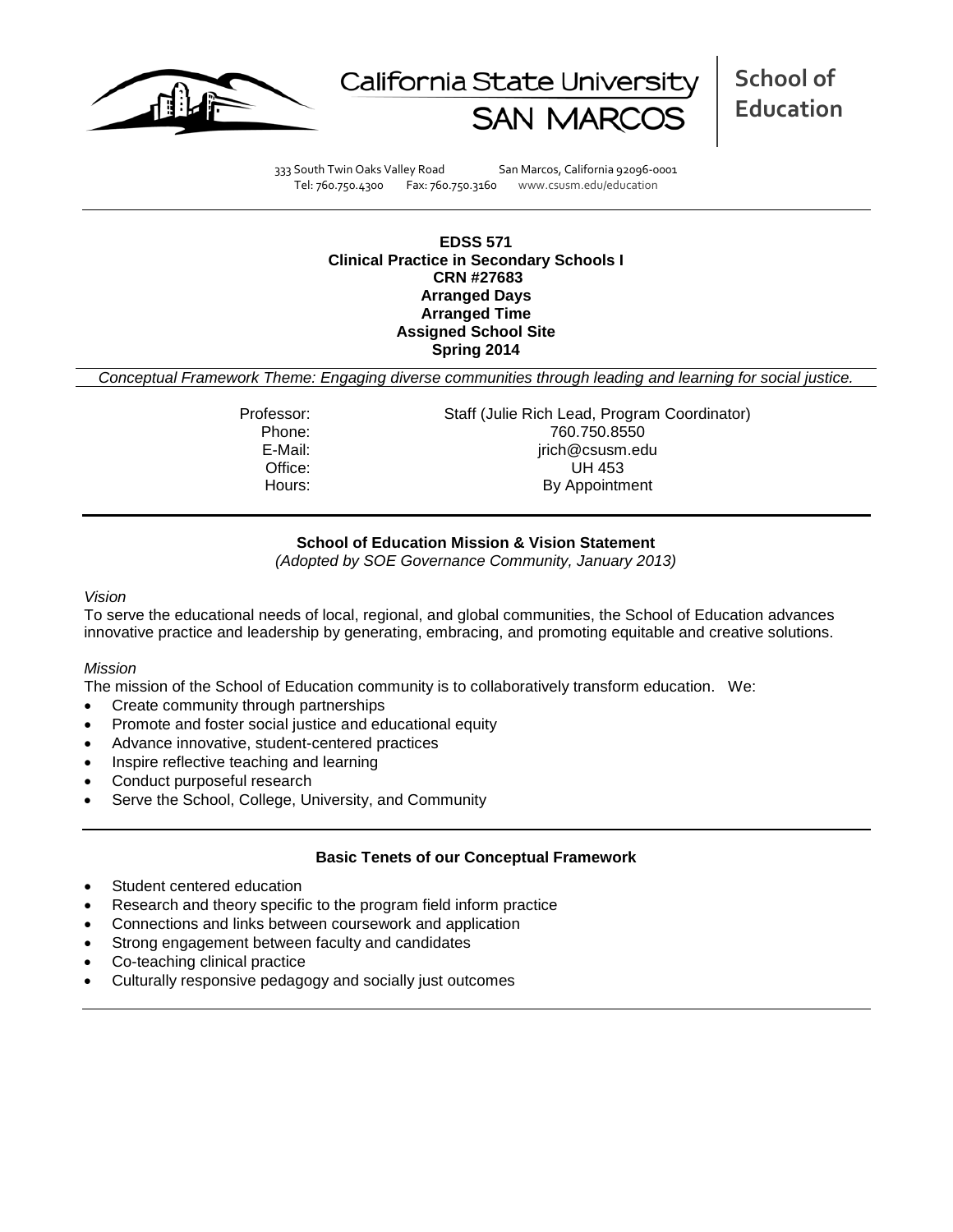# **Table of Contents**

| EDSS 571 CLINICAL PRACTICE COURSE CALENDAR, ASSIGNMENTS AND RUBRICS 8                          |  |
|------------------------------------------------------------------------------------------------|--|
|                                                                                                |  |
|                                                                                                |  |
|                                                                                                |  |
|                                                                                                |  |
|                                                                                                |  |
| Dispositions and Disposition Rubric for the School of Education California State San Marcos 19 |  |
|                                                                                                |  |
|                                                                                                |  |

# **COURSE DESCRIPTION**

<span id="page-1-0"></span>Observation and teaching in selected secondary schools under the supervision of a classroom teacher and university supervisor. *Graded Credit/No Credit.*

Clinical Practice is a field work class that represents 6 units in the fall and 8 units in the spring. Your course instructor is your University Supervisor, who has been chosen for the experience, coaching and knowledge they will bring to this field placement class. As your instructor they will make assignments, observe you, give you feedback, review your Teacher Performance Expectations digital portfolio requirement (see description on page 3) and assign your grade. Successful completion of both CP I and CP II are required for you to be recommended for your credential.

Clinical Practice I (part one of the Clinical Practice requirement) is designed to help teachers seeking the Single Subject Credential to develop the skills, knowledge, and dispositions at the novice level necessary to assist schools and districts in implementing an effective program for all students. The successful candidate must be able to demonstrate their understanding and ability to apply each of the TPE's; that is, merge theory and practice in order to realize a comprehensive and extensive educational program for all students. Failure to meet a minimum competence in any of the TPE's by the completion of the program will prevent the acquisition of the Single Subject Credential. Minimum competency will be considered a rating of 'approaching' for all TPE's considered for completion in CP I. A full-text version of the TPE descriptions can be downloaded from the School of Education website.

# <span id="page-1-1"></span>**Course Prerequisites**

Full admission to the Single Subject Program; EDUC 350, EDUC 364, & EDUC 422, CSET or waiver, CBEST.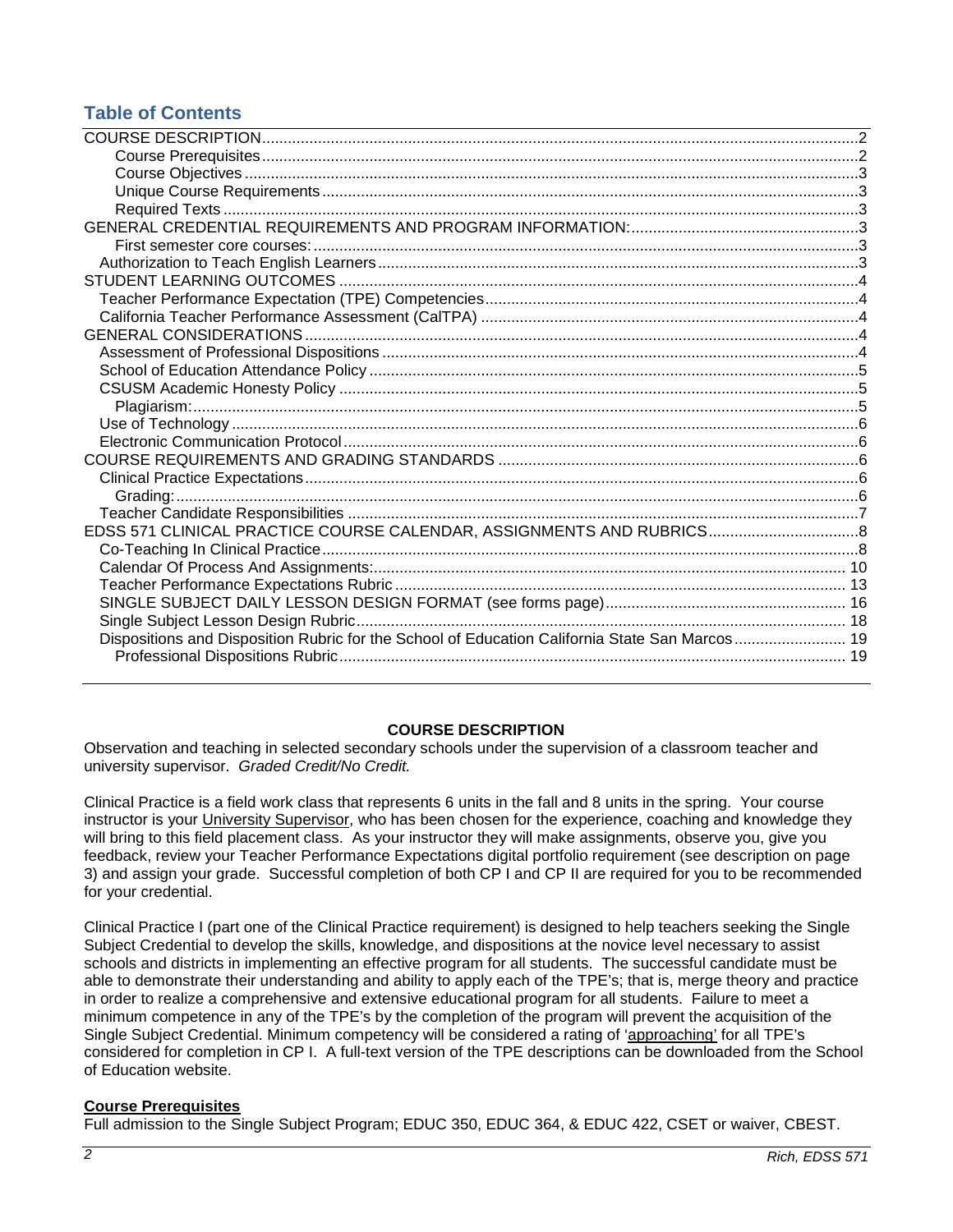# <span id="page-2-0"></span>**Course Objectives**

Clinical Practice provides the opportunity to practice the theories and instructional strategies learned in program coursework in an actual school setting under the direction of a Cooperating Teacher. Candidates will participate in planning, delivery of instruction, assessment and reflection in a controlled setting with daily feedback from a veteran teacher and observations completed by a highly qualified University Supervisor, including written feedback. Candidates are expected to demonstrate competency in all Teacher Performance Expectations. However, Clinical Practice I will focus on:

- **TPE 1B – Subject-Specific Pedagogical Skills for Single Subject Teaching Assignments**
- **TPE 2 Monitoring student learning during instruction**
- **Student engagement**
- **TPE 6c – Developmentally Appropriate Practices in Grades 9-12**
- **TPE 9 Instructional planning**
- **TPE 10 Instructional time (routines and transitions)**

### <span id="page-2-1"></span>**Unique Course Requirements**

Teacher education is a professional preparation program. Teacher Candidates will be present on the assigned school site every Tuesday through Friday following the teacher contract for that site, and prepared with lesson plans and other assignments. Teacher Candidates are expected to adhere to academic honesty and integrity, standards of dependability, confidentiality and professionalism. [http://www.ctc.ca.gov/credentials/rules-of](http://www.ctc.ca.gov/credentials/rules-of-conduct.html)[conduct.html](http://www.ctc.ca.gov/credentials/rules-of-conduct.html) Because it is important for teachers to be able to effectively communicate their ideas to students, parents, colleagues, and administrators, all written communication is expected to be clear, appropriate and errorfree.

Lesson plans will be written for all teaching days and will be turned in on time, according to the schedule required by the University Supervisor and Cooperating Teacher. Digital TPE portfolios will be maintained and available to the University Supervisor upon request. Please discuss individual issues with the Cooperating Teacher, On-site Liaison and/or University Supervisor. Points will be deducted if assignments /lesson plans/TPE portfolios are submitted late.

### <span id="page-2-2"></span>**Required Texts**

TPE –full text from Handbook forms page<http://www.csusm.edu/education/ClinicalPractice/HandbookSS.html>

# **GENERAL CREDENTIAL REQUIREMENTS AND PROGRAM INFORMATION:**

### <span id="page-2-4"></span><span id="page-2-3"></span>**First semester core courses:**

EDSS 511, Teaching and Learning; EDSS 521 Literacy; and EDSS 555 Multilingual-Multicultural; content methods and EDSS 571 Clinical Practice I.

### **Authorization to Teach English Learners**

<span id="page-2-5"></span>This credential program has been specifically designed to prepare teachers for the diversity of languages often encountered in California public school classrooms. The authorization to teach English learners is met through the infusion of content and experiences within the credential program, as well as additional coursework. Candidates successfully completing this program receive a credential with authorization to teach English learners. *(Approved by CCTC in SB 2042 Program Standards, August 02)*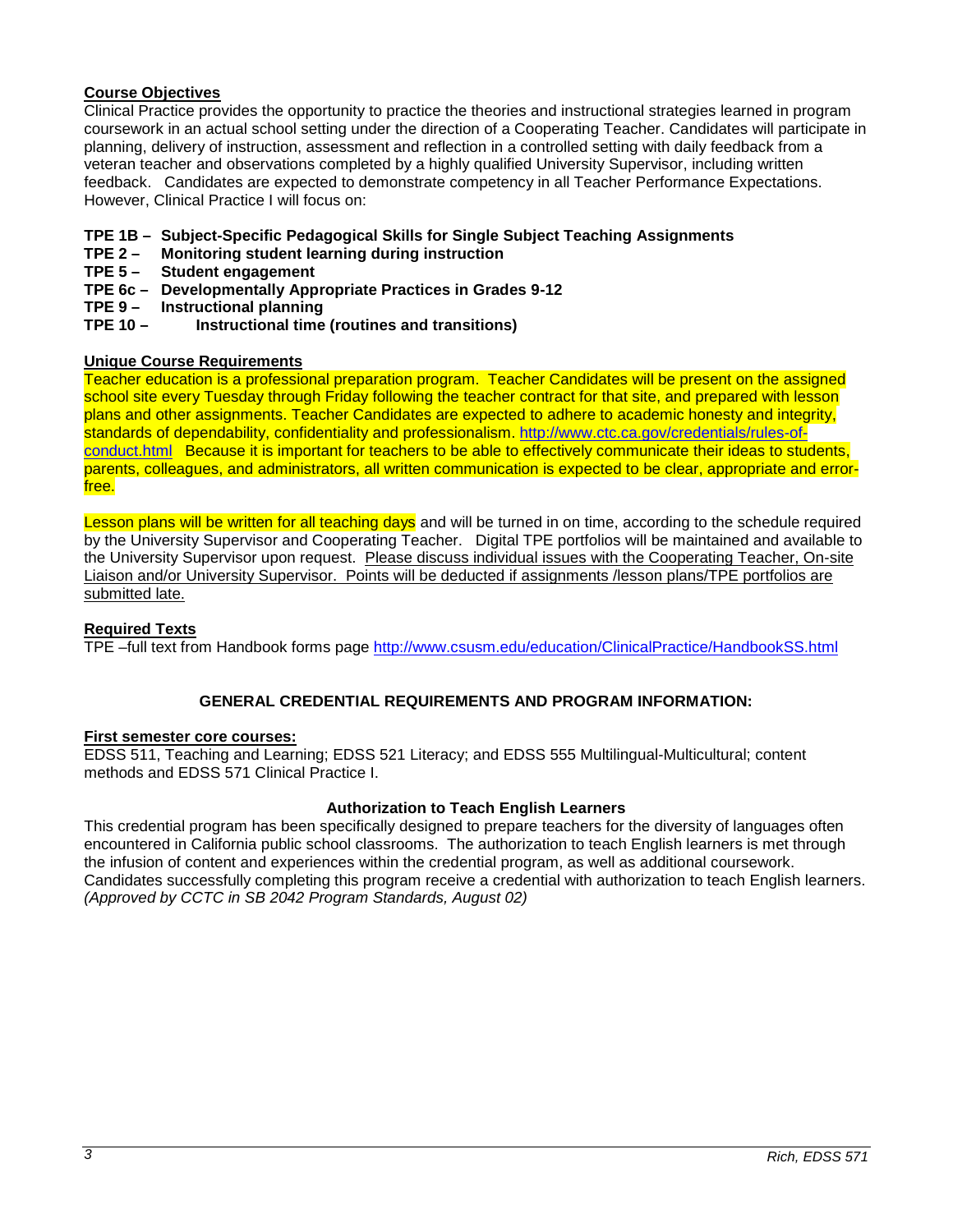# **STUDENT LEARNING OUTCOMES**

# **Teacher Performance Expectation (TPE) Competencies**

<span id="page-3-1"></span><span id="page-3-0"></span>The course objectives, assignments, and assessments have been aligned with the CTC standards for the Single Subject Credential.This course is designed to help teachers seeking a California teaching credential to develop the skills, knowledge, and attitudes necessary to assist schools and district in implementing effective programs for all students. The successful candidate will be able to merge theory and practice in order to realize a comprehensive and extensive educational program for all students.

All Teacher Performance Expectations will be assessed and evaluated during the two Clinical Practice assignments which includes a digital portfolio review and a final report submitted by the University Supervisor using the TPE Rubric found on the forms page.

<http://www.csusm.edu/education/ClinicalPractice/HandbookSS.html>

# **California Teacher Performance Assessment (CalTPA)**

<span id="page-3-2"></span>Beginning July 1, 2008 all California credential candidates must successfully complete a state-approved system of teacher performance assessment (TPA), to be embedded in the credential program of preparation. At CSUSM this assessment system is called the CalTPA or the TPA for short.

To assist your successful completion of the TPA, a series of informational seminars are offered over the course of the program. TPA related questions and logistical concerns are to be addressed during the seminars. Your attendance to TPA seminars will greatly contribute to your success on the assessment.

Additionally, SoE classes use common pedagogical language, lesson plans (lesson designs), and unit plans (unit designs) in order to support and ensure your success on the TPA and more importantly in your credential program.

The CalTPA Candidate Handbook, TPA seminar schedule, and other TPA support materials can be found on the SoE website: <http://www.csusm.edu/education/CalTPA/ProgramMaterialsTPA.html>

### **GENERAL CONSIDERATIONS**

### **Assessment of Professional Dispositions**

<span id="page-3-4"></span><span id="page-3-3"></span>Assessing a candidate's dispositions within a professional preparation program is recognition that teaching and working with learners of all ages requires not only specific content knowledge and pedagogical skills, but positive attitudes about multiple dimensions of the profession. The School of Education has identified six dispositions – social justice and equity, collaboration, critical thinking, professional ethics, reflective teaching and learning, and life-long learning—and developed an assessment rubric. For each dispositional element, there are three levels of performance - *unacceptable*, *initial target*, and *advanced target*. The description and rubric for the three levels of performance offer measurable behaviors and examples.

The assessment is designed to provide candidates with ongoing feedback for their growth in professional dispositions and includes a self-assessment by the candidate. The dispositions and rubric are presented, explained and assessed in one or more designated courses in each program as well as in clinical practice. Based upon assessment feedback candidates will compose a reflection that becomes part of the candidate's Teaching Performance Expectation portfolio. Candidates are expected to meet the level of *initial target* during the program.

# **First Semester**

### **DATA PT. #1**

By Week 5 of CP I candidates self-assess in EDSS 511, Teaching and Learning, using Taskstream

### **DATA PT #2**

By Week 8 program faculty will review self-assessments and submit a composite score on Taskstream

### **DATA PT #3**

By Week 10 the University Supervisor will meet with site personnel and submit a composite score on Taskstream

### **DATA PT #4**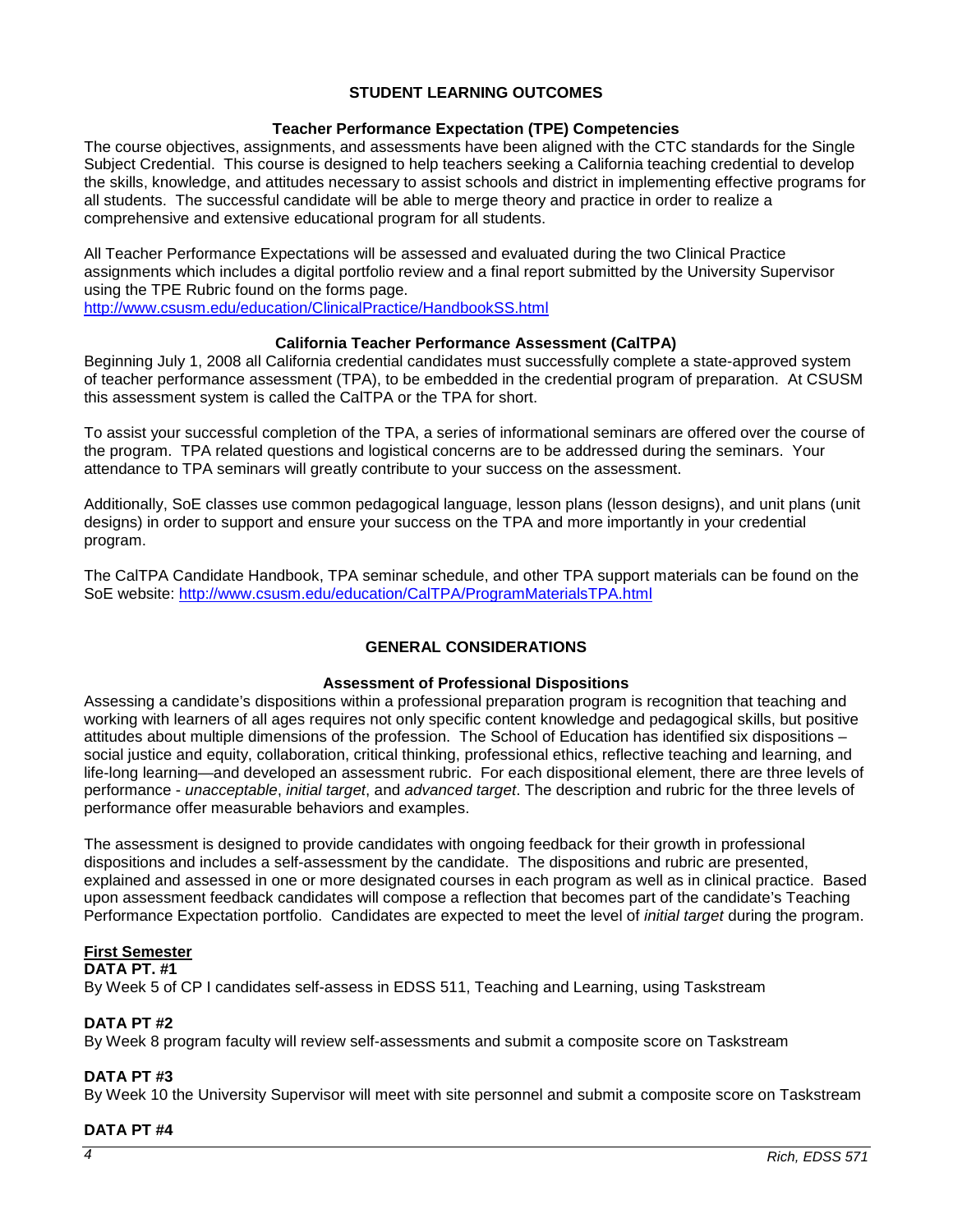By week 14 candidates will review results and write a reflection and goals as part of EDSS 511 and forward their goals to the US for Clinical Practice II

# **School of Education Attendance Policy**

<span id="page-4-0"></span>Due to the dynamic and interactive nature of courses in the School of Education, all candidates are expected to attend all classes and participate actively. At a minimum, candidates must attend more than 80% of class time, or s/he may not receive a passing grade for the course at the discretion of the instructor. Individual instructors may adopt more stringent attendance requirements. Should the candidate have extenuating circumstances, s/he should contact the instructor as soon as possible. *(Adopted by the COE Governance Community, December, 1997).*

### **Clinical Practice Attendance requirements:**

Be punctual and regular in attendance. **In the case of unavoidable absence, inform your instructors (in the case of coursework) and your Cooperating Teacher, On-site Liaison, and University Supervisor (in Clinical Practice) in advance. Also, prepare substitute plans for your Cooperating Teacher to utilize as appropriate.**

Extensive absences, for whatever reasons, jeopardize the learning of your students and your growth as a professional educator and could result in removal from Clinical Practice. The attendance policy for Clinical Practice mirrors what is expected of teachers, generally 1 absence per month (10 per year). Since candidates are on campus 4 days per week (80%) candidates are allowed 4 absences in Clinical Practice I and 4 Clinical Practice II.

### **Teacher Candidates with Disabilities Requiring Reasonable Accommodations**

Candidates with disabilities who require reasonable accommodations must be approved for services by providing appropriate and recent documentation to the Office of Disable Student Services (DSS). This office is located in Craven Hall 4300, and can be contacted by phone at (760) 750-4905, or TTY (760) 750-4909. Candidates authorized by DSS to receive reasonable accommodations should meet with their instructor during office hours or, in order to ensure confidentiality, in a more private setting.

# **All University Writing Requirement**

The writing requirement for this class will be met as described in the assignments. Every course at the university, including this one must have a writing requirement of at least 2500 words.

### **CSUSM Academic Honesty Policy**

<span id="page-4-1"></span>"Students will be expected to adhere to standards of academic honesty and integrity, as outlined in the Student Academic Honesty Policy. All written work and oral presentation assignments must be original work. All ideas/materials that are borrowed from other sources must have appropriate references to the original sources. Any quoted material should give credit to the source and be punctuated with quotation marks.

Students are responsible for honest completion of their work including examinations. There will be no tolerance for infractions. If you believe there has been an infraction by someone in the class, please bring it to the instructor's attention. The instructor reserves the right to discipline any student for academic dishonesty in accordance with the general rules and regulations of the university. Disciplinary action may include the lowering of grades and/or the assignment of a failing grade for an exam, assignment, or the class as a whole."

Incidents of Academic Dishonesty will be reported to the Dean of Students. Sanctions at the University level may include suspension or expulsion from the University.

### <span id="page-4-2"></span>**Plagiarism:**

As an educator, it is expected that each candidate will do his/her own work, and contribute equally to group projects and processes. Plagiarism or cheating is unacceptable under any circumstances. If you are in doubt about whether your work is paraphrased or plagiarized see the Plagiarism Prevention for Students website [http://library.csusm.edu/plagiarism/index.html.](http://library.csusm.edu/plagiarism/index.html) If there are questions about academic honesty, please consult the University catalog.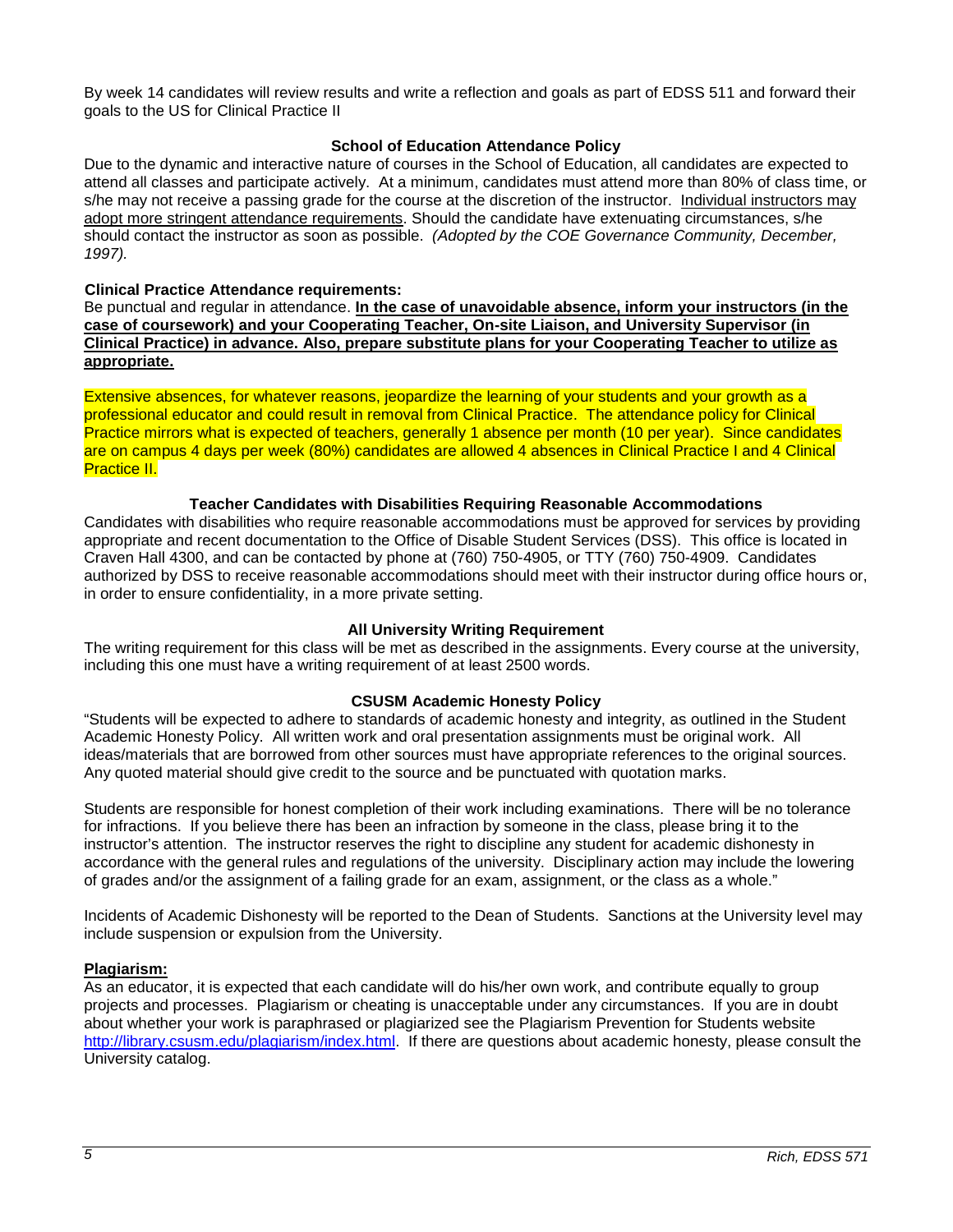# **Use of Technology**

<span id="page-5-0"></span>Candidates are expected to demonstrate competency in the use of various forms of technology (i.e. word processing, electronic mail, Moodle, use of the Internet, and/or multimedia presentations). Specific requirements for course assignments with regard to technology are at the discretion of the instructor. Keep a digital copy of all assignments for use in your teaching portfolio. All assignments will be submitted online, and some will be submitted in hard copy as well. Details will be given in class.

# **Electronic Communication Protocol**

<span id="page-5-1"></span>Electronic correspondence is a part of your professional interactions. If you need to contact the instructor, e-mail is often the easiest way to do so. It is my intention to respond to all received e-mails in a timely manner. Please be reminded that e-mail and on-line discussions are a very specific form of communication, with their own nuances and etiquette. For instance, electronic messages sent in all upper case (or lower case) letters, major typos, or slang, often communicate more than the sender originally intended. With that said, please be mindful of all e-mail and on-line discussion messages you send to your colleagues, to faculty members in the School of Education, or to persons within the greater educational community. All electronic messages should be crafted with professionalism and care.

Things to consider:

- Would I say in person what this electronic message specifically says?
- How could this message be misconstrued?
- Does this message represent my highest self?
- Am I sending this electronic message to avoid a face-to-face conversation?

In addition, if there is ever a concern with an electronic message sent to you, please talk with the author in person in order to correct any confusion.

# **COURSE REQUIREMENTS AND GRADING STANDARDS**

### **Clinical Practice Expectations**

<span id="page-5-3"></span><span id="page-5-2"></span>The Clinical Practice experience is an important part of your training to become a certificated teacher in the state of California. We want you to have a positive and helpful experience during this time when you can receive valuable coaching, mentoring and guidance from your Cooperating Teacher, On site Liaison and University Supervisor. Enjoy this experience. Teaching can be a very rewarding profession. As a teacher, you impact a student's life each day.

Your Clinical Practice is intended to give you the opportunity to practice the theories and instructional strategies you have learned in your coursework. Your On-site Liaison, University Supervisor and Cooperating Teacher(s) are there to offer advice and suggestions and to counsel you throughout the semester. Our main priorities are your personal and professional growth in education and success in your assigned classroom(s). If the University Supervisor, OSL or the Cooperating Teacher feel that a candidate is not progressing satisfactorily, a Statement of Concern with a Performance Contract will be issued. This is meant to support the candidate to successfully complete Clinical Practice and obtain the expertise and skills necessary to become a well-qualified teacher. Please refer to the forms page for a complete summary of the Statement of Concern process. <https://www.csusm.edu/education/ClinicalPractice/HandbookSS.html>

As a Teacher Candidate you should become as familiar with your assigned school as quickly as possible. Familiarize yourself with important school information, such as attendance procedures, grading policies, important deadlines, department and school-wide meetings, expectations of your Cooperating Teacher(s), administrative assignments, and any other area of the profession which you should be aware of and which will enrich your Clinical Practice. Resources and tools to guide you in this process are located in the handbook**—***which are required as part of the TPE electronic portfolio.*

# <span id="page-5-4"></span>**Grading:**

University Supervisors, in collaboration with the Cooperating Teacher/s and On-site Liaison will prepare a **Clinical Practice I Summary** report and complete the **TPE Assessment** based on observations, site feedback and the TPE electronic portfolio artifacts. These documents (Summary and Assessment) will be presented to the Teacher Candidate at the exit meeting and all participants will sign the documents. These documents serve as official verification of successful completion of Clinical Practice and are required for the University to be able to recommend a candidate for a credential at the end of the program. In addition, a grade for the 6 units of Clinical Practice I will be assigned by the University Supervisor.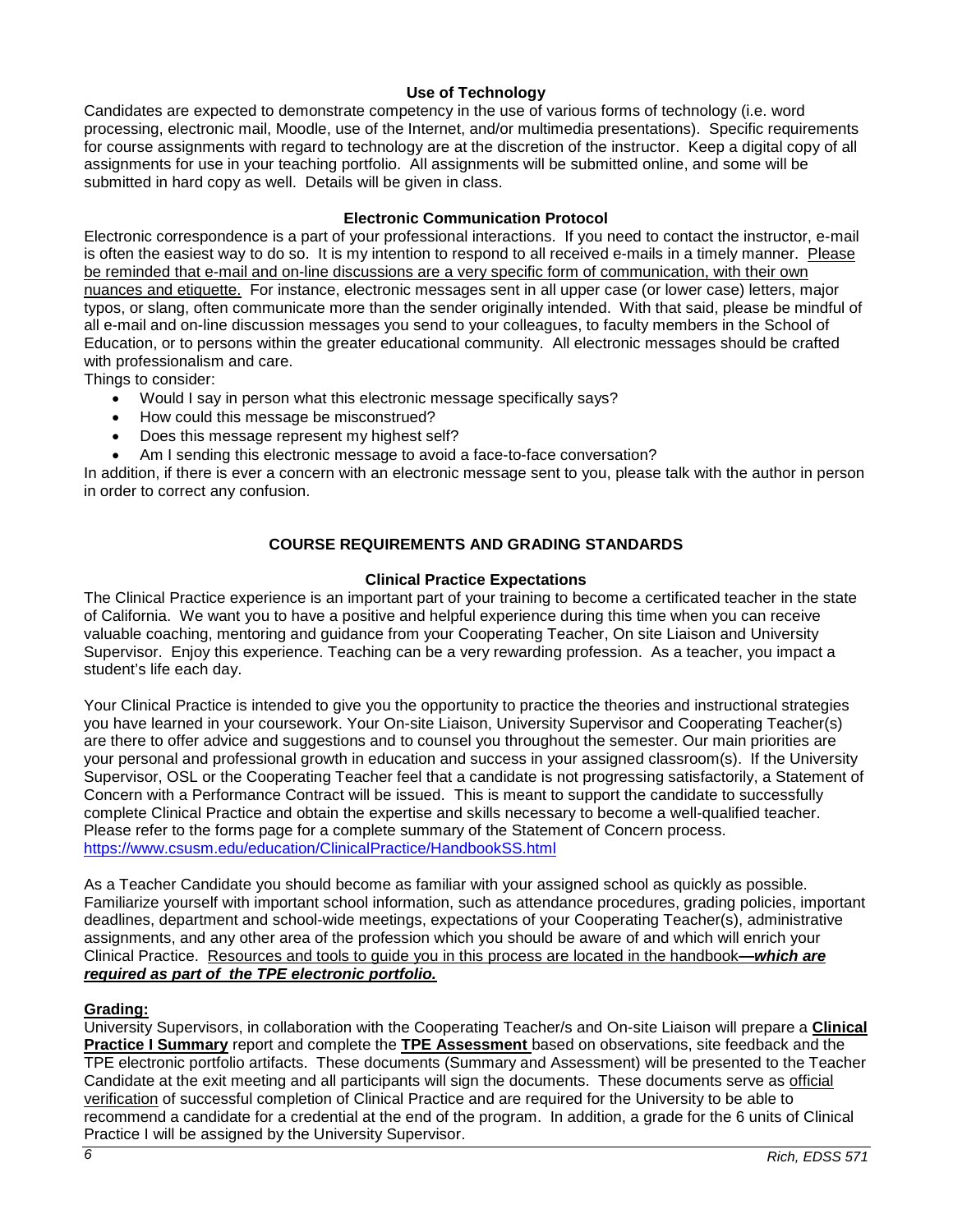- 1. A grade of CREDIT (CR) or NO CREDIT (NC) will be assigned for Clinical Practice experiences. If a Teacher Candidate has not successfully met the Teacher Performance Expectations at an appropriate level (approaching in CP I, met in CP II), the candidate may be required to extend or repeat the experience.
- 2. If a candidate is unsuccessful in a Clinical Practice experience, a grade of NO CREDIT will be given. Granting of an additional opportunity for Clinical Practice will be made based on the circumstances under which the original NO CREDIT was given.
- 3. Should a candidate be in the potential situation of receiving NO CREDIT for Clinical Practice, the University Supervisor and Cooperating Teacher must complete a State of Concern (SOC) as soon as possible and provide copies to the Program Coordinator. The documentation in the SOC, the action plan and the follow up steps to the plan are key documents that will be used to verify inadequate performance in Clinical Practice if the action plan is not met.
- 4. Should a second Clinical Practice experience be recommended, the candidate must re-register for the Clinical Practice course prior to the new placement being made.

# **NOTE: A candidate will be removed from the school site and a Statement of Concern documenting the situation will be written immediately if candidate:**

- **1. Endangers students or others;**
- **2. Violates recognized codes of conduct, e.g. CSUSM Student Code of Conduct, CSUSM Academic Honesty Policy NEA Code of Ethics, CA Education Code Section 44932; <http://www.ctc.ca.gov/credentials/rules-of-conduct.html>**
- **3. Is dismissed from the classroom or school site by the Cooperating Professional or district administrator.**

 **(See Statement of Concern Guidelines on the Single Subject Handbook forms page)**

# **Teacher Candidate Responsibilities**

- <span id="page-6-0"></span>1. **Confer daily with your Cooperating Teacher** to discuss your program requirements, university schedule, observation feedback, planning guidelines, student progress and concerns, lesson implementation, progress on TPE's, TPA's and other appropriate topics.
- 2. You should be on campus every day Tuesday Friday for a full day (mirroring a full-time teacher's day) to teach and observe classes, to assist in the AVID/SEI/ELD classes, to prepare for your classes and university assignments, to attend meetings, and to generally get a sense of what a contracted teaching day feels like. Be available to remain after school to plan, attend staff meetings, in-services, parent conferences, and other school functions, such as "Back to School Night" and "Open House" where applicable.
- *3.* Keep up-to-date and accurate lesson and unit plans during your Clinical Practice. *You are required to have a written lesson plan for each lesson that you teach.* Be sure to confer with your Cooperating Teacher to insure that your lesson plan meets his/her expectations and satisfies the demands of the curriculum and the needs of students. *You are required to use the single subject lesson plan from coursework. The one page form is located on the forms page.*
- 4. Attend regular meetings with your supervisor and On-site Liaison. Submit any observations logs, assignments and lesson plans that are required by the University Supervisor (see calendar).
- 5. Follow the syllabus calendar and turn in all required logs and assignments to your University Supervisor on time.
- 6. Develop a professional electronic portfolio focusing on the TPE's. The purpose of this portfolio is to collect artifacts and evidence for demonstration of satisfactory completion of the TPEs. In addition to directly observable evidence, this portfolio will provide information that your University Supervisor may not see in classroom visits. It will also provide artifacts for inclusion in your professional portfolio that you develop in the second semester.

# *OVERVIEW:*

# **Semester one—Clinical Practice I**

Candidates will attend core coursework each Monday from 7 a.m. until 5 p.m. The core coursework (EDSS 511, 521 and 555) includes co-teaching by faculty, combined sessions and online work. Candidates will also have 10 methods sessions (2 units, 30 hours) spread over the semester on Tuesday or Thursday evening/s and with some Saturday sessions.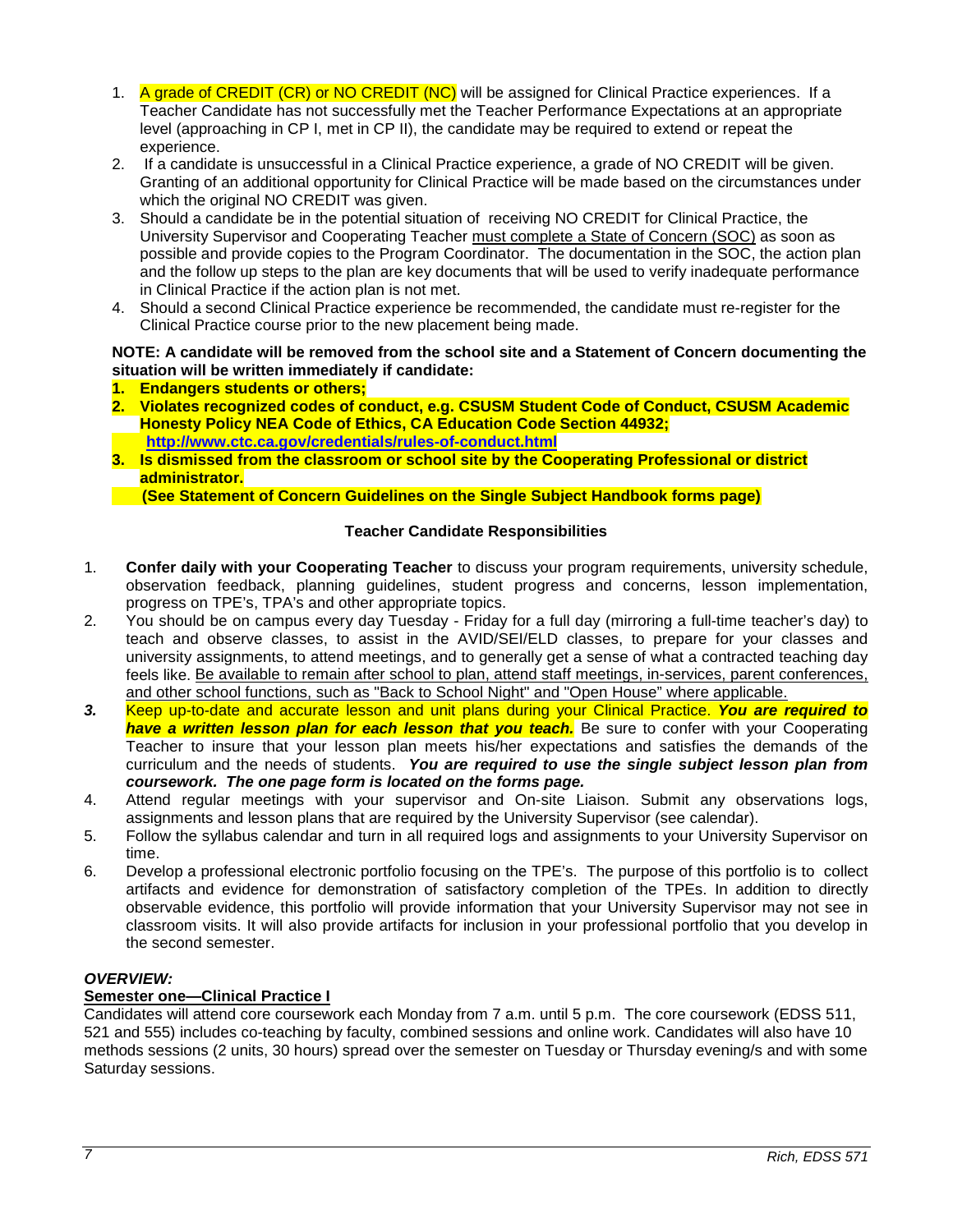Candidates will be at the assigned school site, following the teacher contract hours, with an interdisciplinary cohort group (3-4 candidates) each Tuesday – Friday beginning with pre-service days and continuing until the day before winter break. A co-teaching approach to Clinical Practice will be used in all settings. Candidates will participate in all class activities and move gradually from assisting in the supportive co-teaching approach to leading all aspects from planning to presentation by the end of the experience. **University Supervisors (US), the instructors for Clinical Practice, will formally observe each candidate 4 times which will include observing two planning sessions. They will also evaluate the TPE portfolio.**

Candidates will be placed with one Cooperating Teacher (CT) for 2 periods of the same assignment (e.g. two English 9 classes) and one setting for assisting such as AVID (advancement via individual determination), SEI (structured English Immersion), ELD (English Language Development) or special education – whatever best suits the needs of the site. (This represents 50% of the day based on a 6 period day). During the remaining unassigned periods (3) candidates will be expected to plan with the CT and work with their cohort partners on site to complete university projects and assignments. Candidates will also have a standing weekly lunch with the OSL.

# **EDSS 571 CLINICAL PRACTICE COURSE CALENDAR, ASSIGNMENTS AND RUBRICS**

<span id="page-7-0"></span>Although this schedule is carefully planned, the **instructors** (University Supervisors – US) reserve the right to make changes based on unforeseen circumstances and teachable moments.

**Observation protocol:** Each Teacher Candidate (TC) will be formally observed four (4) times during the semester by the US. The observations may be scheduled or unannounced. You are expected be prepared for an observation visit at any time. Discuss and plan with your US where they will be seated and always have a written lesson plan available for them and access to preceding and subsequent lesson plans/units. One of the early observations will be of a planning session between the Teacher Candidate (TC) and Cooperating Teacher/s. (CT)

The University Supervisor will confer with you during a post-observation conference which may occur immediately (if the schedule permits), later on the same day, the next day or a scheduled time that is mutually convenient. In some rare cases, a telephone conference may be held instead of a face to face meeting. You will receive written feedback from your US on the Single Subject Observation Form for each formal observation, which requires your signature. Note: An **"email" signature is an authorized option for signing each formal observation** (see forms page)

# **Co-Teaching In Clinical Practice**

<span id="page-7-1"></span>The Clinical Practice Program is founded on the goal of supporting each Teacher Candidate to demonstrate competent independent teaching performance that meets the professional and state standards described in the Teacher Performance Expectations (TPEs). The Co-teaching model is used in both Clinical Practice experiences. **Co-teaching is two or more people (i.e., Cooperating Teacher and credential candidate) sharing responsibility in planning for, teaching, and assessing the students assigned to them for instruction. In a co-teaching clinical practice approach, a Cooperating Teacher and credential candidate have an ongoing partnership in planning for and practicing four co-teaching approaches to collaboratively teach all students throughout the clinical experience.** 

Co-Teaching in Clinical Practice provides meaningful opportunities for Teacher Candidates to demonstrate increasing competence and independence in their teaching performance. This timeline illustrates the typical evolution of Teacher Candidate performance from the beginning to the end of their Co-Teaching in Clinical Practice experience.

The timeline describes a typical sequence of increasing responsibility on the part of the Teacher Candidate. The timeline provides descriptions of actions by both the Cooperating Teacher and the Teacher Candidate that characterize what this sequence looks like within the context of Co-Teaching. The unique features of Co-Teaching in Clinical Practice include collaborative planning, teaching and reflection. In addition, the timeline suggests a typical pattern of progress in the designation of roles within the four Co-Teaching Approaches. Within the Co-Teaching in Clinical Practice model, it is the shift of responsibility from Cooperating Teacher to Teacher Candidate *to lead their collaborative work* that best describes the trajectory toward competent independent Teacher Candidate performance.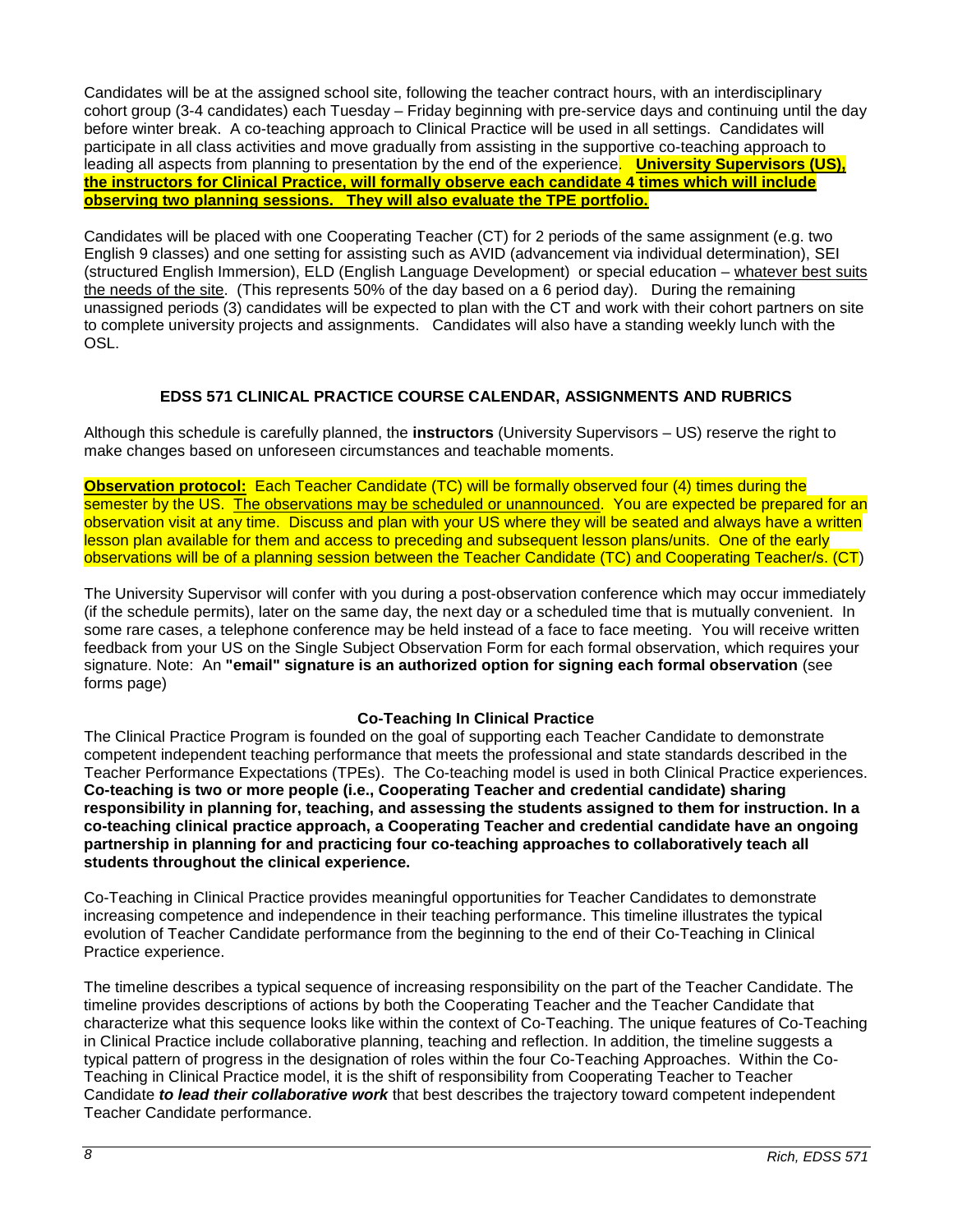It is characteristic of the *beginning* of Clinical Practice that the Cooperating Teacher takes the lead of all collaborative planning, teaching and reflection processes. It is characteristic of the *end* of Clinical Practice that the Teacher Candidate takes the lead in each of these areas. **The description of each level of the co-teaching progression is followed by the weekly expectations and assignments which are required and due to the instructor as indicated.**

It is recommended that Cooperating Teachers, On-site Liaisons (OSL) and supervisors become familiar with this timeline in order to support and prompt the Teacher Candidate to gradually assume more responsibility within Co-Teaching until they independently demonstrate competence in teaching performance.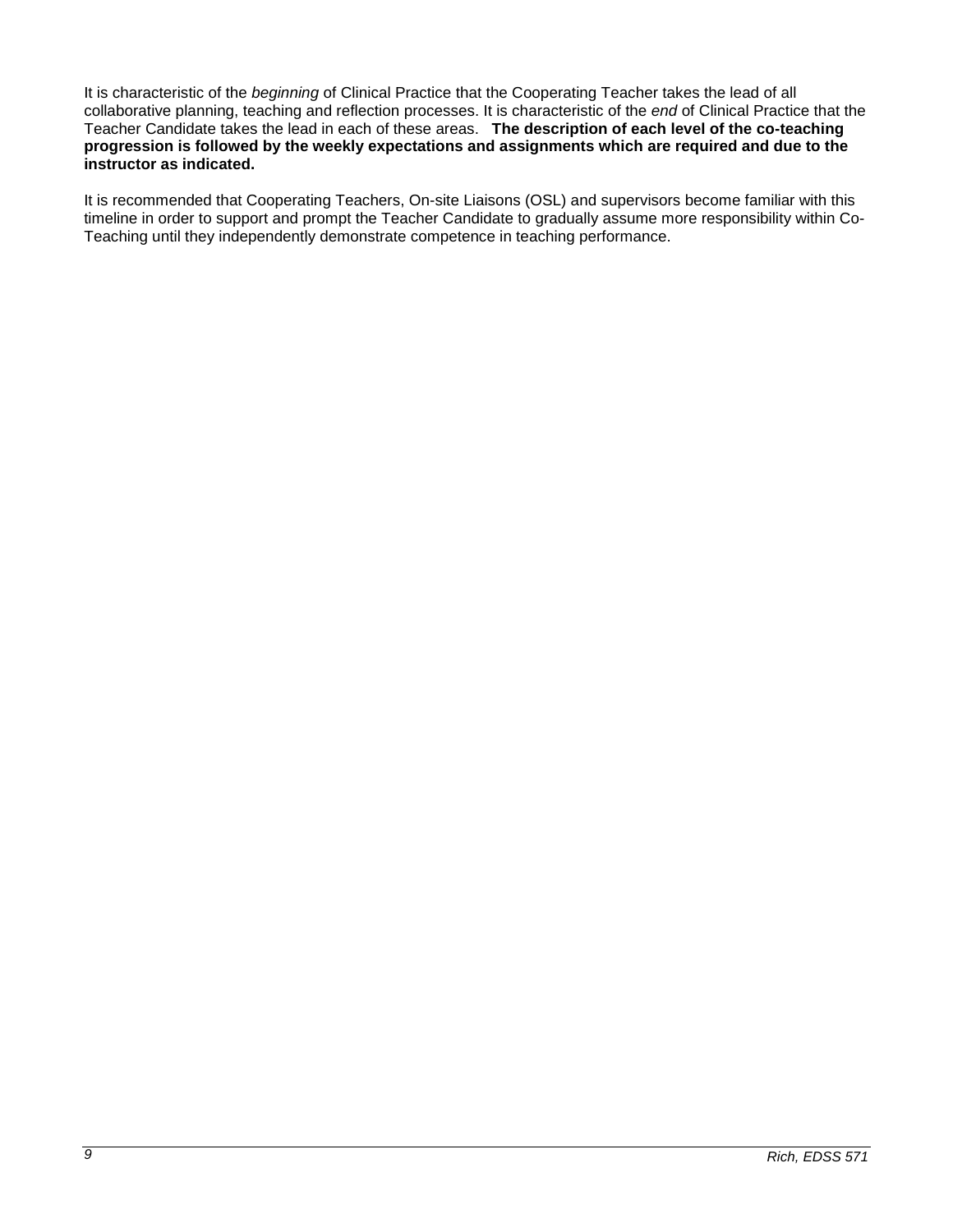# **Calendar Of Process And Assignments:**

|  | <b>Clinical Practice I EDSS 571</b> |                                                            |  |
|--|-------------------------------------|------------------------------------------------------------|--|
|  |                                     | Co-Teaching Timeline for gradual release of responsibility |  |

<span id="page-9-0"></span>

|                                                                        | oo Teadhing Timenne for graaaarteicase or responsibility                                                                                                                                                                                             |                                                                                                                                                                                                                                                                                                                                                                     |
|------------------------------------------------------------------------|------------------------------------------------------------------------------------------------------------------------------------------------------------------------------------------------------------------------------------------------------|---------------------------------------------------------------------------------------------------------------------------------------------------------------------------------------------------------------------------------------------------------------------------------------------------------------------------------------------------------------------|
| <b>Beginning</b><br><b>Clinical</b><br><b>Practice</b><br>(weeks $1 -$ | <b>PLANNING</b><br>CT leads all planning conversations<br><b>TEACHING</b><br>CT takes the lead in all Co-Teaching<br>Approaches.                                                                                                                     | <b>PLANNING</b><br>TC participates in planning conversations.<br><b>TEACHING</b><br>TC provides/takes supportive, parallel, or<br>complementary role                                                                                                                                                                                                                |
| 4)                                                                     | <b>REFLECTION</b>                                                                                                                                                                                                                                    | <b>REFLECTION</b>                                                                                                                                                                                                                                                                                                                                                   |
|                                                                        | CT leads reflection conversations                                                                                                                                                                                                                    | Participates in reflection conversations                                                                                                                                                                                                                                                                                                                            |
| WEEK <sub>1</sub>                                                      | Topic and general information<br>4 week Focus: Developing a positive learning<br>environment<br>*Follow teacher contract and daily schedule for<br>site<br>*Attend staff, PLC, parent or other mtgs<br>*Attend student events/activities as possible | Tasks:<br>Become acquainted with students and campus<br>Complete the CT interview and pre-nuptial<br>agreement<br>No assignments due<br>Co-teaching: supportive                                                                                                                                                                                                     |
| <b>WEEK 2</b>                                                          |                                                                                                                                                                                                                                                      | Tasks:<br>Become acquainted with students and campus<br>No assignments due                                                                                                                                                                                                                                                                                          |
|                                                                        |                                                                                                                                                                                                                                                      | Co-teaching: supportive                                                                                                                                                                                                                                                                                                                                             |
| WEEK <sub>3</sub>                                                      |                                                                                                                                                                                                                                                      | <b>Assignments due:</b><br>Email Teacher Candidate Log to US<br>(The first and third Friday of each Month)<br>- attach to the Log:<br>*The Academic Unit Calendar for the site<br>semester<br>*Copy of your CT interview and Pre-nuptial<br>agreements notes<br>*Class profile (see Lesson Plan) of all EL and<br>special needs students<br>Co-teaching: supportive |
| <b>WEEK4</b>                                                           |                                                                                                                                                                                                                                                      | Tasks:<br><b>Begin presenting parts of lessons</b><br>No assignments due                                                                                                                                                                                                                                                                                            |
|                                                                        |                                                                                                                                                                                                                                                      | Co-teaching: supportive                                                                                                                                                                                                                                                                                                                                             |
| Early<br><b>Clinical</b><br><b>Practice</b><br>(Weeks $5-$<br>8)       | <b>PLANNING</b><br>CT leads most planning conversations<br>TEACHING<br>CT leads most of the time in the Co-Teaching<br>Approaches.<br><b>REFLECTION</b><br>CT prompts most aspects of reflection<br>conversations                                    | <b>PLANNING</b><br>TC begins leading at least one part of the<br>planning conversations as related to an area of<br>instruction<br><b>TEACHING</b><br>The TC begins taking the lead periodically<br><b>REFLECTION</b><br>Contributes to the reflection conversations.                                                                                               |
| <u>WEEK 5</u>                                                          | Topic and general information<br>4 week focus: Communication and<br>collaboration: developing partnerships                                                                                                                                           | <b>Assignments due:</b><br>Email Teacher Candidate Log to US<br>(The first and third Friday of each Month)<br>Co-teaching: supportive and<br>complementary                                                                                                                                                                                                          |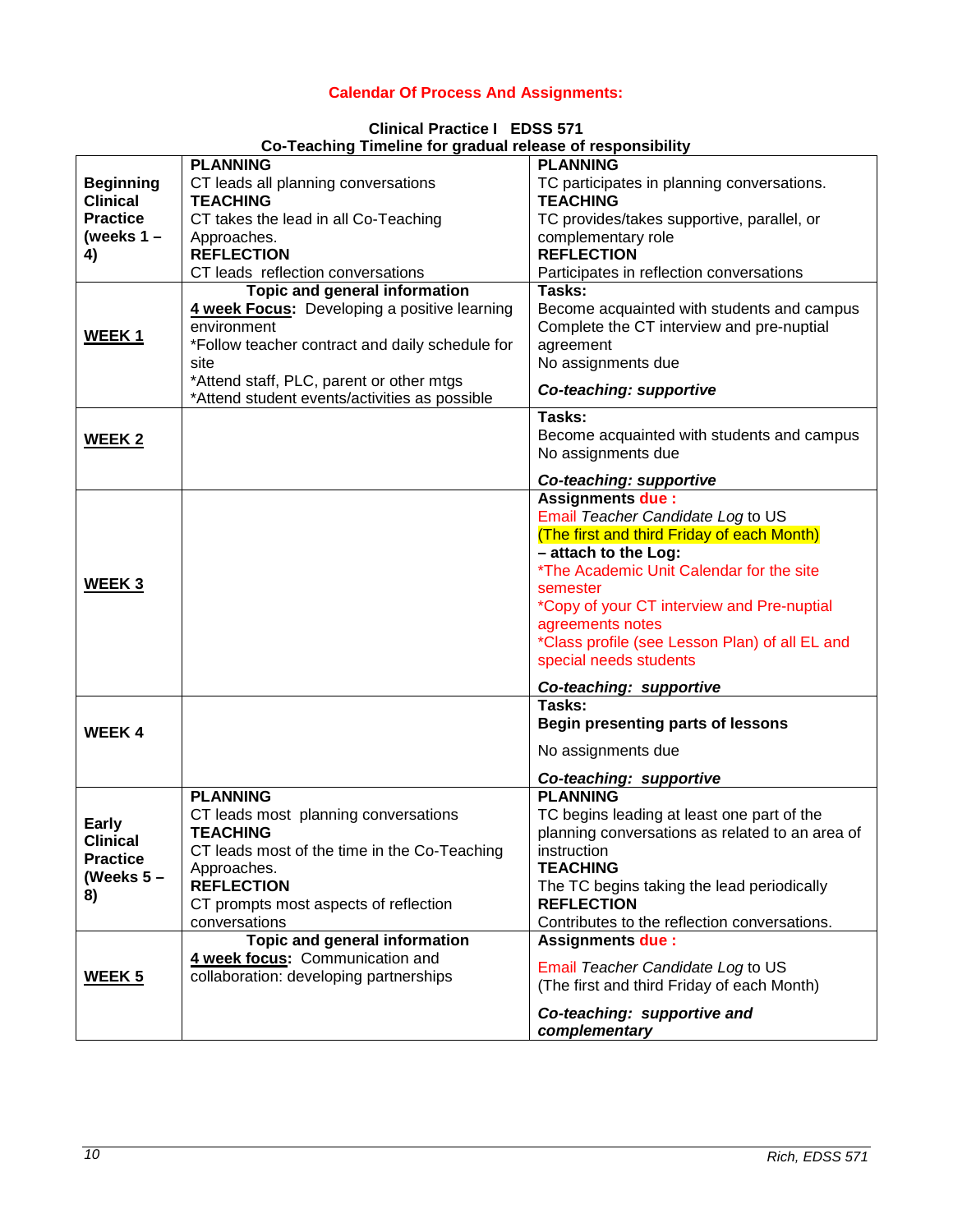| <b>WEEK 6</b><br><b>WEEK 7</b>                                               |                                                                                                                                                                                                                                                               | Tasks: Discuss a class blog or website with<br>your CT and begin to develop the blog or<br>website<br>Discuss the collaboration process at your site<br>with the OSL<br>No assignments due<br><b>Assignments due:</b><br>Email Teacher Candidate Log to US<br><b>EMAIL</b> a short reflection on the collaboration<br>process of the department and school site to |
|------------------------------------------------------------------------------|---------------------------------------------------------------------------------------------------------------------------------------------------------------------------------------------------------------------------------------------------------------|--------------------------------------------------------------------------------------------------------------------------------------------------------------------------------------------------------------------------------------------------------------------------------------------------------------------------------------------------------------------|
| WEEK 8                                                                       |                                                                                                                                                                                                                                                               | US with the log<br>Tasks:<br>Make notes about classroom management<br>issues, read and understand school discipline<br>policy<br>No assignments due<br>Co-teaching: supportive, complementary<br>and parallel<br>TC in support role; TC follows CT plans                                                                                                           |
| <b>Middle of</b><br><b>Clinical</b><br><b>Practice</b><br>(Weeks $9-$<br>12) | <b>PLANNING</b><br>CT equally shares leadership of planning<br>conversations<br><b>TEACHING</b><br>The CT equally shares taking the lead in the<br>Co-Teaching approaches.<br><b>REFLECTION</b><br>Equally shares leadership of reflections<br>conversations. | <b>PLANNING</b><br>TC equally shares leadership of planning<br>conversations<br><b>TEACHING</b><br>The TC equally shares taking the lead in the<br>Co-Teaching approaches<br><b>REFLECTION</b><br>Equally shares leadership of reflections<br>conversations.                                                                                                       |
| WEEK <sub>9</sub>                                                            | Topic and general information<br>4 week focus: Lesson pacing, standards and<br>classroom management                                                                                                                                                           | <b>Assignments due:</b><br>Email Teacher Candidate Log to US<br>(The first and third Friday of each Month)<br><b>Co-Teaching examples:</b><br>Supportive: TC in support & lead role<br>Parallel: TC plans own group<br><b>Complementary: TC differentiates</b><br>Team Teaching: Joint delivery of instruction                                                     |
| <b>WEEK 10</b>                                                               |                                                                                                                                                                                                                                                               | No assignments due<br>Co-Teaching:<br>Supportive: TC in support & lead role<br>Parallel: TC plans own group<br><b>Complementary: TC differentiates</b><br>Team Teaching: Joint delivery of instruction                                                                                                                                                             |
| <b>WEEK 11</b>                                                               |                                                                                                                                                                                                                                                               | <b>Assignments due:</b><br>Email Teacher Candidate Log to US<br><b>EMAIL</b> the class blog or webpage information<br>to US with the log<br><b>EMAIL</b> a reflection on use of standards at your<br>school site to US with the log                                                                                                                                |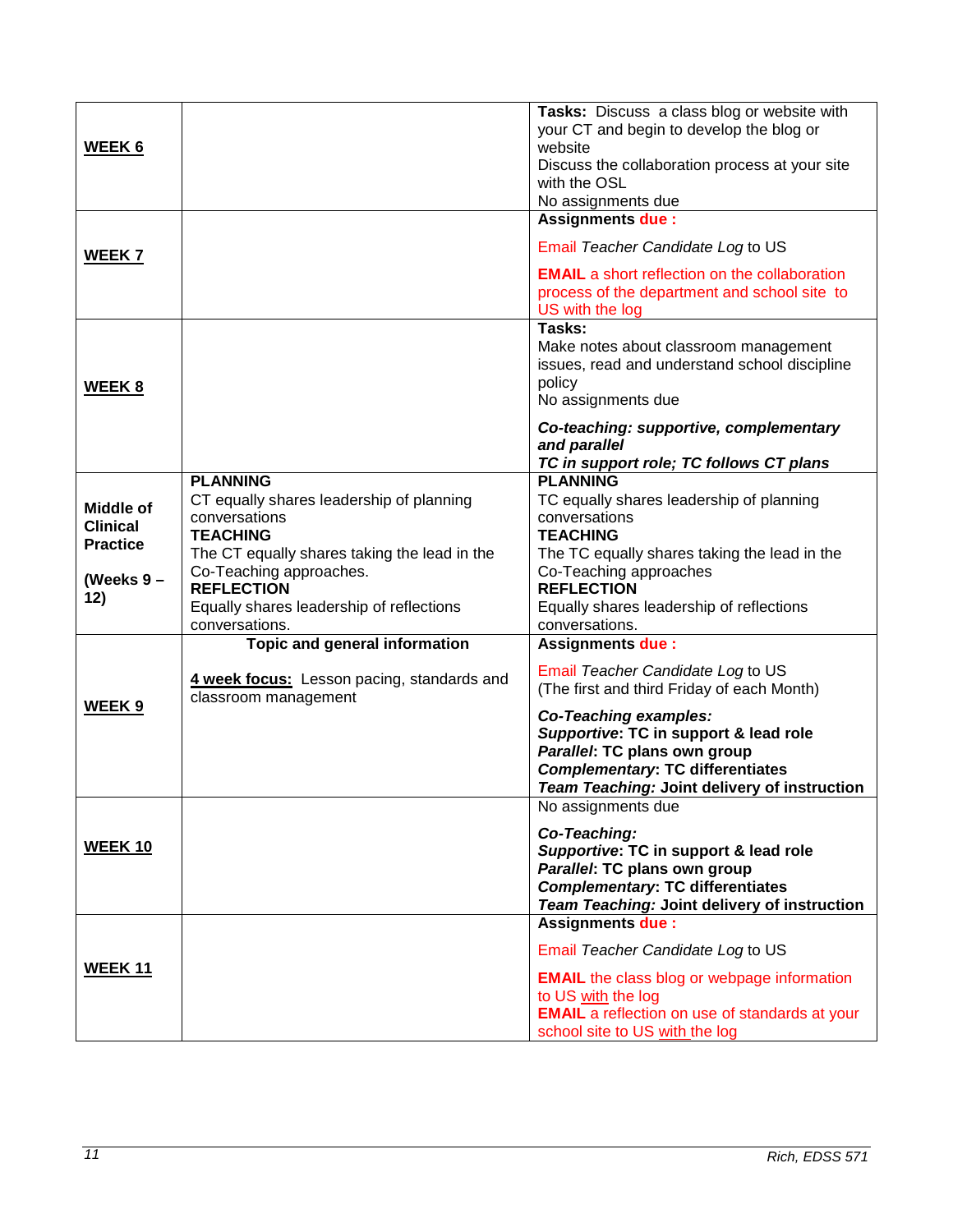|                                              |                                                                                                                                                                                                                                                                                          | No assignments due                                                                                                                                                                                                                                                                                 |
|----------------------------------------------|------------------------------------------------------------------------------------------------------------------------------------------------------------------------------------------------------------------------------------------------------------------------------------------|----------------------------------------------------------------------------------------------------------------------------------------------------------------------------------------------------------------------------------------------------------------------------------------------------|
| <b>WEEK 12</b>                               |                                                                                                                                                                                                                                                                                          | Co-Teaching:<br>Supportive: TC in support & lead role<br>Parallel: TC plans own group<br><b>Complementary: TC differentiates</b><br>Team Teaching: Joint delivery of instruction                                                                                                                   |
| End of<br><b>Clinical</b><br><b>Practice</b> | <b>PLANNING</b><br>CT participates in planning conversations<br><b>TEACHING</b><br>The CT provide/ takes supportive, parallel, or<br>complementary role in the Co-Teaching<br>Approaches. Team Co-Teaching may be used.<br><b>REFLECTION</b><br>Participates in reflection conversations | <b>PLANNING</b><br>TC leads all planning conversations<br><b>TEACHING</b><br>TC takes the lead in all Co-Teaching<br>Approaches. Team Co-Teaching may be used.<br><b>REFLECTION</b><br>Leads all reflection conversations.                                                                         |
| <b>WEEK 13</b>                               | <b>Topic and general information</b><br>4 week focus: Reflection on CP I; organizing<br>and applying your experience                                                                                                                                                                     | <b>Assignments due:</b><br>Email Teacher Candidate Log to US<br>Co-Teaching:<br>Supportive: TC in support & lead role<br>Parallel: TC plans own group<br><b>Complementary: TC differentiates</b><br>Team Teaching: Joint delivery of instruction                                                   |
| <b>WEEK 14</b>                               |                                                                                                                                                                                                                                                                                          | No assignments due<br>Co-Teaching:<br>Supportive: TC in support & lead role<br>Parallel: TC plans own group<br><b>Complementary: TC differentiates</b><br>Team Teaching: Joint delivery of instruction                                                                                             |
| <b>WEEK 15</b>                               |                                                                                                                                                                                                                                                                                          | <b>Assignments due:</b><br>Email Teacher Candidate Log to US<br><b>EMAIL</b> a final reflection on CP II to US<br>Co-Teaching:<br>Supportive: TC in support & lead role<br>Parallel: TC plans own group<br><b>Complementary: TC differentiates</b><br>Team Teaching: Joint delivery of instruction |
| WEEK 16                                      | Exit meetings                                                                                                                                                                                                                                                                            | No assignments due<br>Receive CP I Summary and TPE evaluation                                                                                                                                                                                                                                      |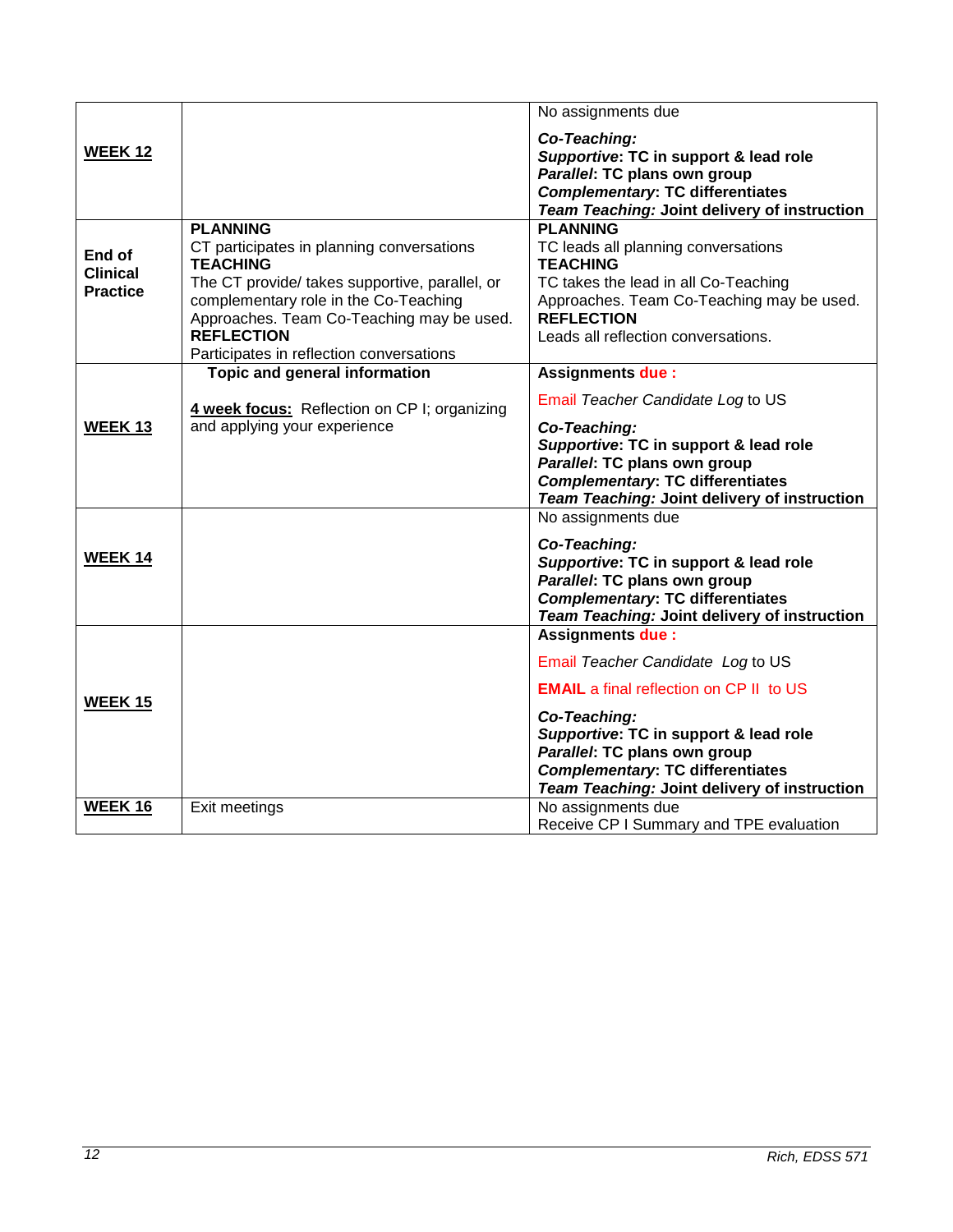### **Teacher Performance Expectations Rubric**

<span id="page-12-0"></span>**The following rubric describes the "meets" column on the TPE form. For CP I candidates must be at the approaching level and will display novice levels of performance.**

### **A. Making Subject Matter Comprehensible To Students**

### **TPE 1 - Specific Pedagogical Skills for Subject Matter Instruction (for each area)**

# **TPE 1B - Subject-Specific Pedagogical Skills for Single Subject Teaching Assignments**

- o *Understands and uses the state-adopted academic content standards*
- o *Develops planning instruction that addresses the standards*
- o *Consistently demonstrates the ability to teach to the standards*

# **B. Assessing Student Learning**

### **TPE 2** - **Monitoring Student Learning During Instruction**

- o *Consistently paces instruction appropriately and re-teaches content based on evidence.*
- o *Monitors student learning related to progress toward achieving content standards*
- o *Provides specific and timely feedback*
- o *Uses multiple strategies to respond to student needs consistently*
- o *Uses a variety of methods to assess student progress (both formative and summative*

### **TPE 3 - Interpretation and Use of Assessments**

- o *Consistently includes assessment in planning*
- o *Uses assessment information to modify instruction*
- o *Guides students to assess their own learning*
- o *Can assess levels of proficiency of ELL students*
- o *Maintains accurate records*

### **C. Engaging And Supporting Students In Learning**

#### **TPE 4 - Making Content Accessible**

- o *States in every lesson plan the State standards*
- o *Uses activities and materials that support stated objectives*
- o *Uses multiple ways to reinforce the content of the standard*
- o *Follows a logical, sequence of instruction in the lesson plan*

# **TPE 5 - Student Engagement**

- o *Ensures students understand the objective of the lesson*
- o *Actively involves students with the lesson*
- o *Uses a variety of strategies to involve the students and increase their understanding of the lessons objectives*
- o *Monitors of students' progress is ongoing*
- o *Monitors of equitable involvement by all students is ongoing*

### **TPE 6 - Developmentally Appropriate Teaching Practices**

### **TPE 6C - Developmentally Appropriate Practices in Grades 9-12**

- o *Understands the importance of the developmental age of the learners*
- o *Designs instructional activities appropriate to the developmental age of the learners*
- o *Provides developmentally appropriate educational experiences*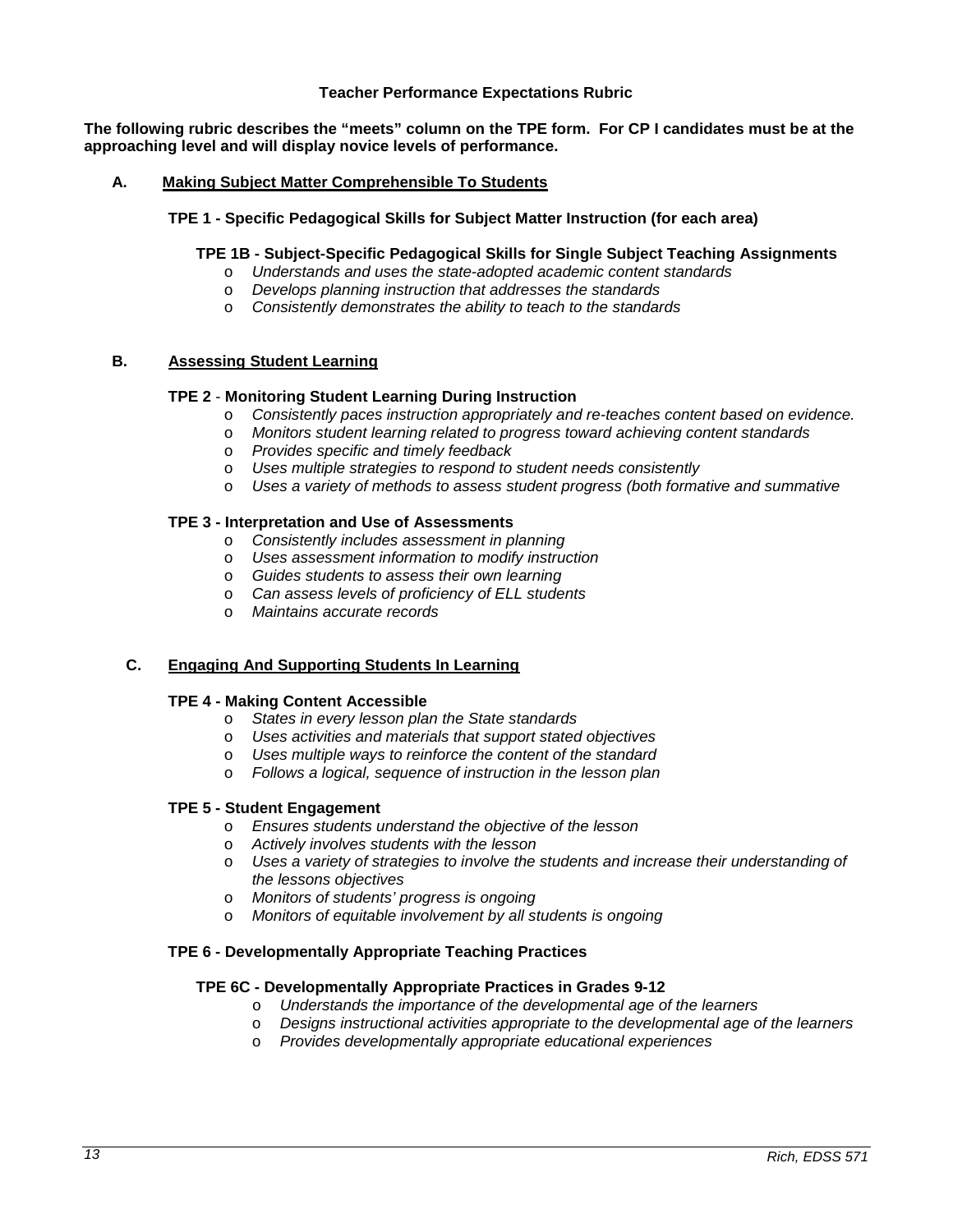# **TPE 6D - Special Education**

- o *Articulates rationale for inclusive education for all students*
- Understands and applies principles of universal design to differentiate instruction
- o *Develops modifications and adaptations in curriculum assessment and instruction for students with special needs*
- o *Understands of roles and responsibilities as members of SST & IEP Teams*
- o *Collaborates with others to plan, teach and assess students with special characteristics*

# **TPE 7 - Teaching English Learners**

- o *Applies pedagogical theories, principles and instructional practices in English Language Development in accord with state adopted standards*
- o *Successfully draws information about students' backgrounds and prior learning*
- o *Is able to assess levels of literacy in English and students' first language*
- o *Analyzes student errors in oral and written language in order to understand how to differentiate instruction*
- o *Designs lesson to make learning strategies explicit*

### **D. Planning Instruction and De signing Learning Experiences for all**

### **TPE 8 - Learning about Students**

- o *Understands child and adolescent development to better understand students*
- o *Uses formal and informal methods to learn about students to assess students' prior mastery*
- o *Uses interpersonal interaction s to learn about students' abilities*
- o *Connects with the various factors that can affect student learning and modifies instruction to includes all students*

### **TPE 9 - Instructional Planning**

- o *Consistently establishes short and long term goals*
- o *Develops sequences of instruction and connects the learning to the students' prior knowledge and student backgrounds, needs and abilities.*
- o *Selects strategies/activities/materials/resources that are appropriate for the students in that classroom*

### **E. Creating And Maintaining Effective Environments For Student Learning**

#### **TPE 10 - Instructional Time**

- o *Appropriately allocates instructional time to maximize student achievement*
- o *Effectively and efficiently maximizes instructional time through management based on reflection and consultation*
- o *Adjusts the use of instruction time to optimize learning opportunities*

### **TPE 11** - **Social Environment**

- o *Understands the importance of the social environment*
- o *Establishes and maintains a positive environment for learning*
- o *Creates classroom community through promotion of students' social competence and natural peer supports*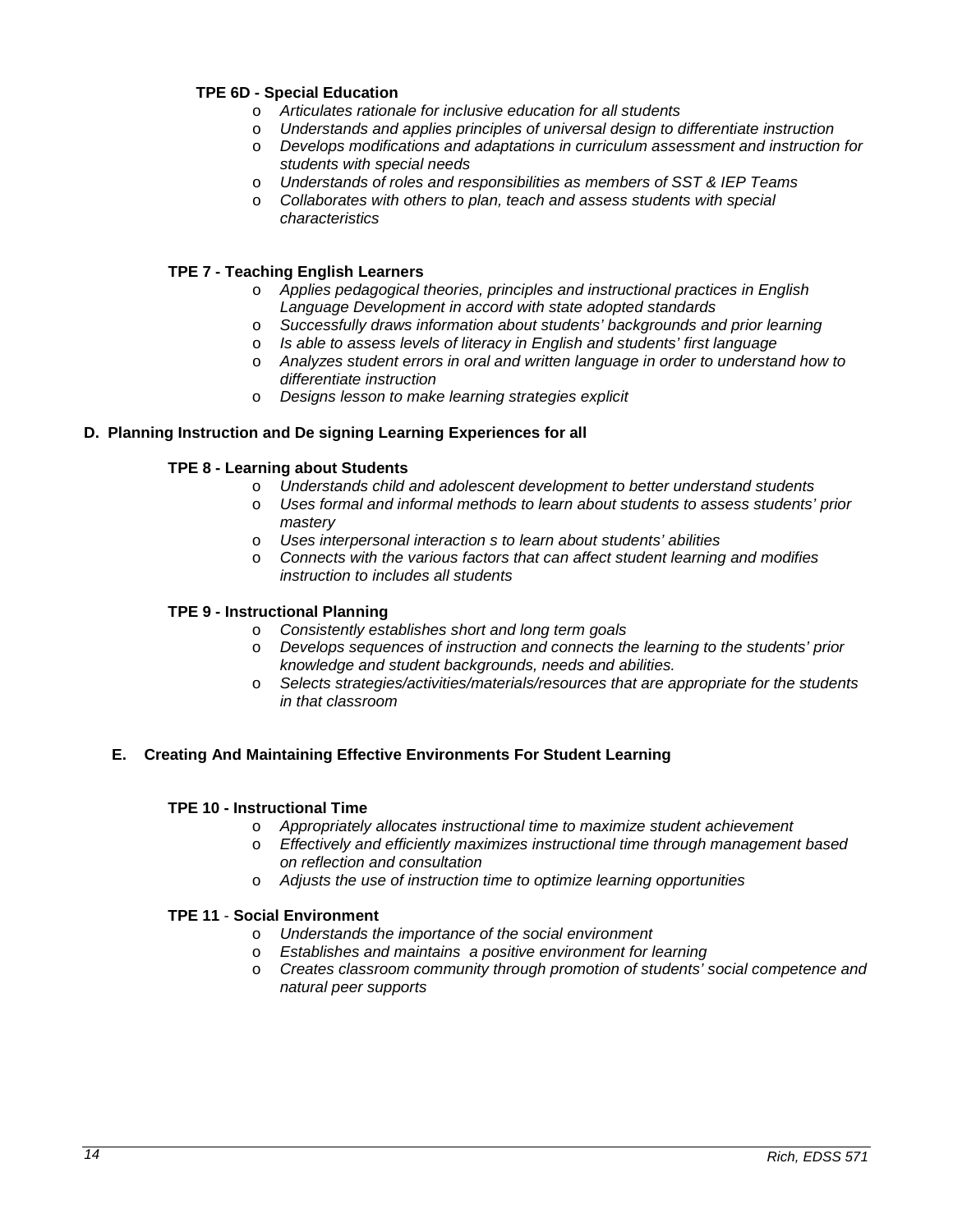# **F. Developing As A Professional Educator**

# **TPE 12 - Professional, Legal, and Ethical Obligations**

- o *Takes responsibility for student academic learning outcomes*
- o *Applies professional and ethical obligations*
- o *Knows and applies legal obligations*

# **TPE 13 - Professional Growth**

- o *Evaluates teaching practice and subject matter knowledge*
- o *Uses reflection and feedback to improve teaching practice and subject matter knowledge*

### **TPE 14 - Educational Technology**

- o *Maximizes use of instructional technology reflecting all five of the ISTE National Educational Technology Standards for Teachers. See [www.iste.org](http://www.iste.org/)*
- o *Appropriately applies technology in instructional setting to maximize student achievement*
- o *Adjusts the use of technology to resources available to optimize learning opportunities*

### **TPE 15 - Social Justice**

- o *Values and uses socially equitable teaching, learning, and schooling in a variety of organizational settings*
- o *Incorporates pluralism and divergent perspectives on educating diverse students*
- o *Strives to democratize public education to achieve social justice and equity*

### **TPE 16 – Biliteracy**

- o *Applies pedagogy, theories, and principles for biliteracy programs*
- o *Assesses and addressing the needs of biliterate students*
- o *Designs biliteracy curriculum utilizing developmentally appropriate instructional approaches for biliterate students*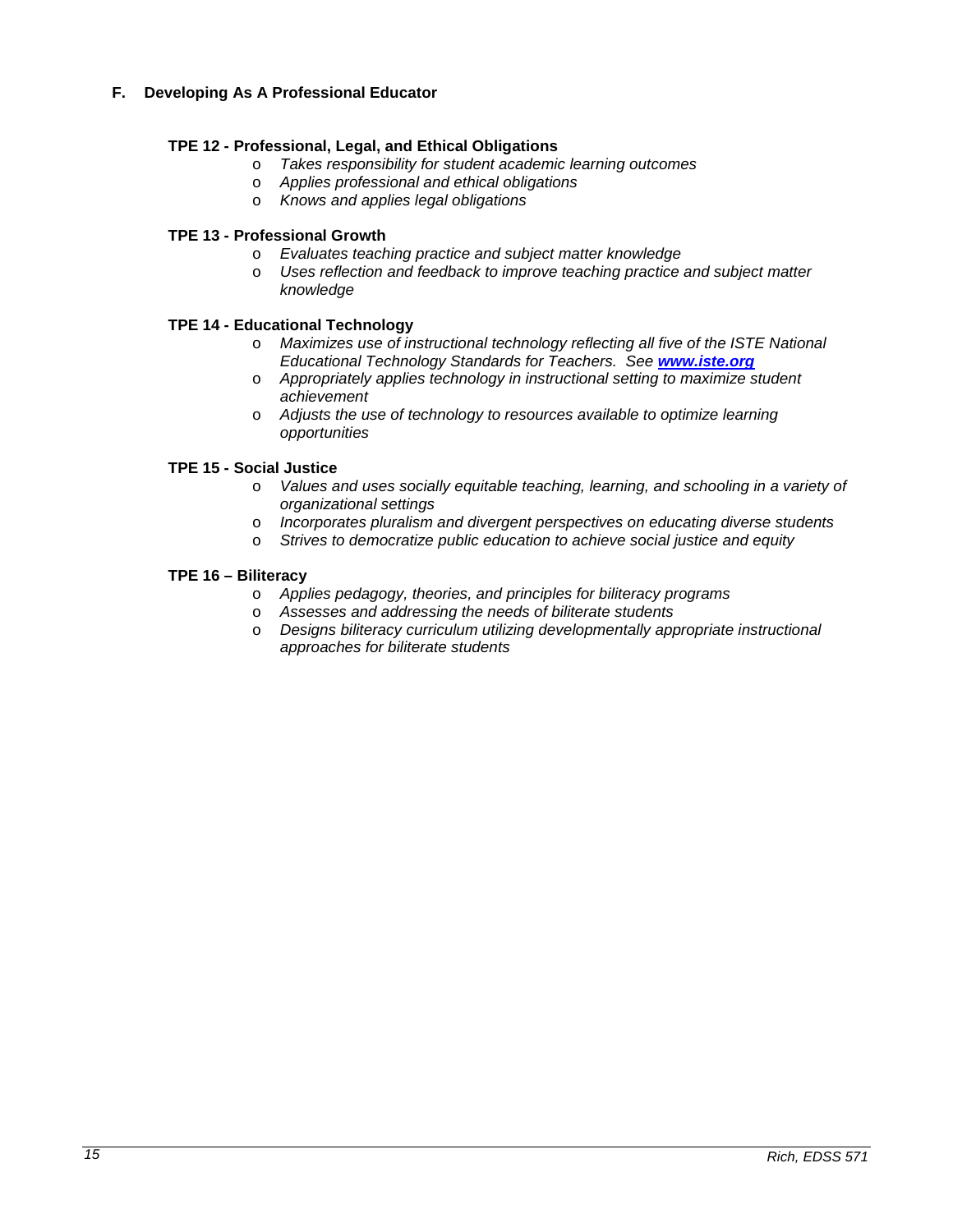### **SINGLE SUBJECT DAILY LESSON DESIGN FORMAT (see forms page) FOR RESOURCES ON HOW TO COMPLETE THIS FORM, SEE <https://sites.google.com/site/lessondesignresources/home>**

<span id="page-15-0"></span>

| <b>TITLE OF LESSON</b>                                                                                                             | <b>CURRICULUM AREA &amp; GRADE LEVEL</b>                                                                                  |                                                                                                                              |                             | DATE OF LESSON                              |
|------------------------------------------------------------------------------------------------------------------------------------|---------------------------------------------------------------------------------------------------------------------------|------------------------------------------------------------------------------------------------------------------------------|-----------------------------|---------------------------------------------|
| CA CONTENT STANDARD(S) ADDRESSED                                                                                                   |                                                                                                                           | CA ELD STANDARD(S) ADDRESSED                                                                                                 |                             |                                             |
| material is important; how it fits in with the unit or theme)                                                                      | BIG IDEA ADDRESSED (Enduring Understanding: WHY this                                                                      | <b>ESSENTIAL QUESTIONS ADDRESSED</b>                                                                                         |                             |                                             |
| OBJECTIVE(S) OR LEARNING GOAL(S)-choose type(s)<br>as appropriate<br>Cognitive<br>Affective<br>Psychomotor<br>Language Development |                                                                                                                           | Diagnostic (entry level)<br>$\bullet$<br>Formative (progress-monitoring)<br>$\bullet$<br>Summative (evaluative)<br>$\bullet$ |                             | ASSESSMENT(S)-choose type(s) as appropriate |
| or assumptions)                                                                                                                    | PREDICTION OF LIKELY DIFFICULTIES STUDENTS MAY ENCOUNTER WITH THIS MATERIAL (possible misconceptions                      |                                                                                                                              |                             |                                             |
|                                                                                                                                    | <b>INSTRUCTIONAL STRATEGIES: What the teacher does to</b><br>help students cope with the difficulties in order to succeed | STUDENT ACTIVITIES: What the students do                                                                                     |                             |                                             |
| <b>LEARNING</b><br>STEPS (Fill in<br>each box with<br>STYLE(S)<br>specific<br>information)                                         | REASONS/RATIONALES                                                                                                        | STEPS (Fill in<br>each box with<br>specific<br>information)                                                                  | <b>LEARNING</b><br>STYLE(S) | REASONS/RATIONALES                          |
| Anticipatory<br>Set ("Into")                                                                                                       |                                                                                                                           | Anticipatory<br>Set ("Into")                                                                                                 |                             |                                             |
| Instruction<br>("Through")                                                                                                         |                                                                                                                           | Instruction<br>("Through")                                                                                                   |                             |                                             |
| Guided<br>Practice<br>("Through")                                                                                                  |                                                                                                                           | Guided<br>Practice<br>("Through")                                                                                            |                             |                                             |
| Independent<br>Practice<br>("Through")                                                                                             |                                                                                                                           | Independent<br>Practice<br>("Through")                                                                                       |                             |                                             |
| Closure<br>(summarize;<br>make meaning<br>of the lesson)                                                                           |                                                                                                                           | Closure<br>(summarize;<br>make meaning<br>of the lesson)                                                                     |                             |                                             |
| Transfer<br>("Beyond")<br>(opportunities<br>to apply the<br>learning)                                                              |                                                                                                                           | Transfer<br>("Beyond")<br>(opportunities<br>to apply the<br>learning)                                                        |                             |                                             |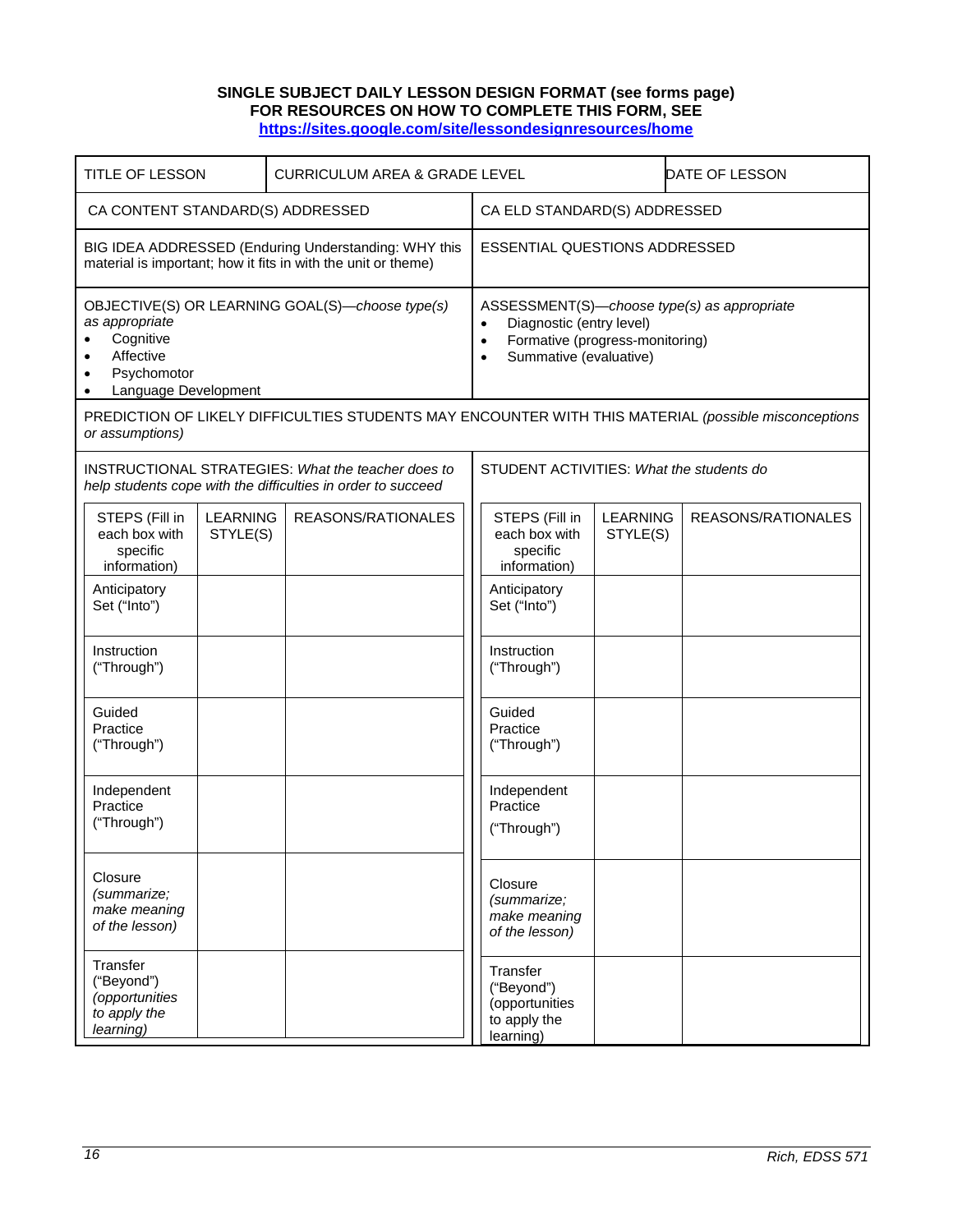| INFO ABOUT ENGLISH LANGUAGE LEARNERS:<br>Consider students individually and as a group<br>Readiness level<br>Learning profile: strengths and challenges<br>Interests-academic and/or personal                                                                              | INFO ABOUT STUDENTS W/ SPECIAL NEEDS<br>(include gifted students) : Consider students<br>individually & collectively<br>Readiness level<br>Learning profile: strengths and challenges<br>Interests-academic and/or personal<br>$\bullet$                                                                                                                                                                               |
|----------------------------------------------------------------------------------------------------------------------------------------------------------------------------------------------------------------------------------------------------------------------------|------------------------------------------------------------------------------------------------------------------------------------------------------------------------------------------------------------------------------------------------------------------------------------------------------------------------------------------------------------------------------------------------------------------------|
| DIFFERENTIATION FOR ENGLISH LANGUAGE<br>LEARNERS—choose area(s) as necessary based on<br>information above<br>Content (what material—including key<br>vocabulary-is learned)<br>Process (how the material is learned)<br>Product (how the learning is <b>demonstrated)</b> | DIFFERENTIATION FOR STUDENTS WITH SPECIAL<br>NEEDS— choose area(s) as necessary based on<br><i>information above</i><br>Content (what material—including key<br>vocabulary-is learned)<br>Process (how the material is learned)<br>٠<br>Product (how the learning is <b>demonstrated)</b><br>$\bullet$                                                                                                                 |
| <b>RESOURCES</b> (Attach materials needed to implement the<br>lesson—e.g., power point presentation, text, graphic<br> organizer)                                                                                                                                          | <b>REFLECTION (Questions to consider after the</b><br>lesson: What went well? Why? What evidence do I<br>have that shows the extent to which the lesson was<br>effective? What problems do students still have?<br>How will I deal with the students whose<br>understanding of the material is weak? How will I<br>remediate? What changes will I make to enhance<br>learning the next time I teach this lesson? Why?) |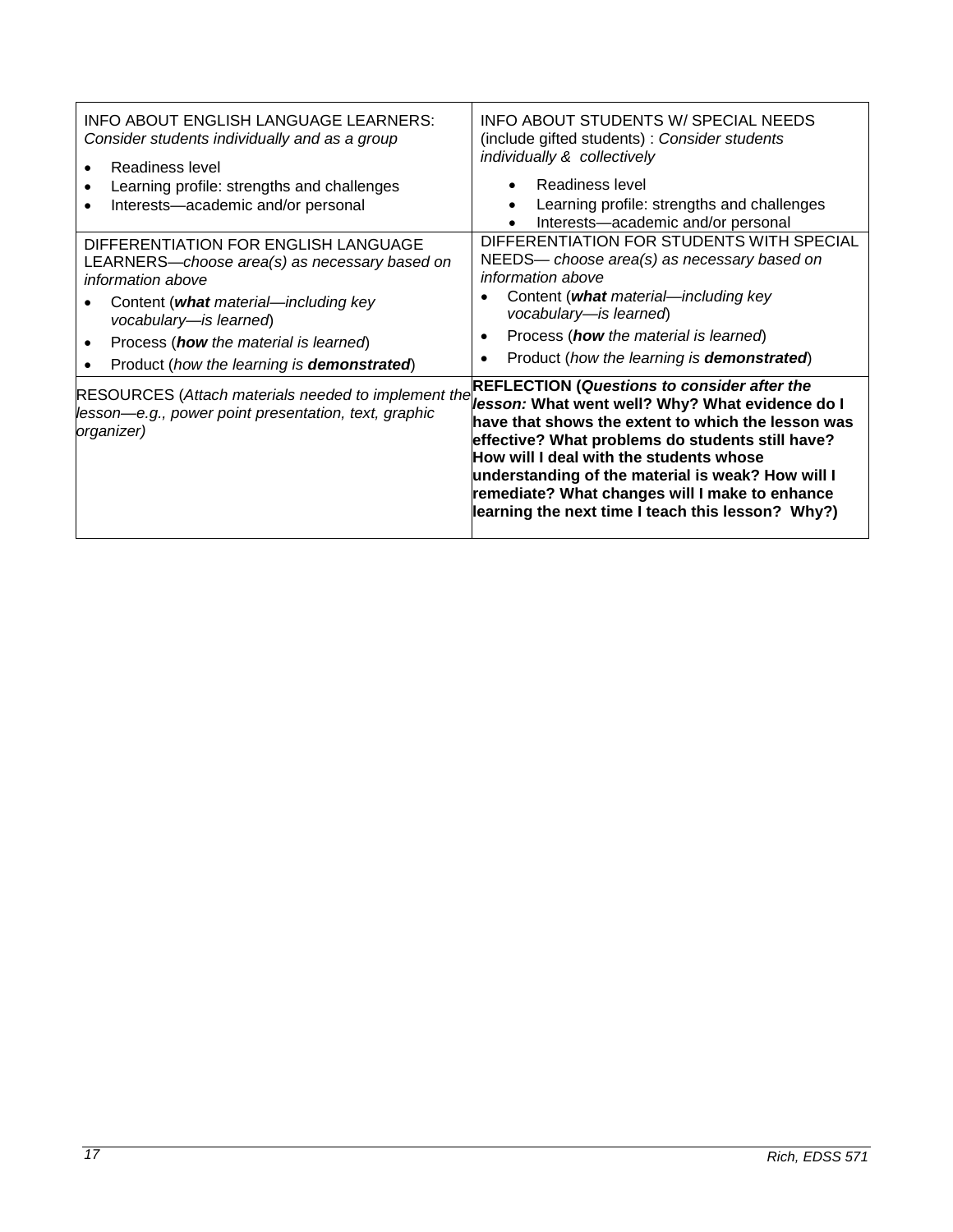# **Single Subject Lesson Design Rubric**

<span id="page-17-0"></span>Name \_\_\_\_\_\_\_\_\_\_\_\_\_\_\_\_\_\_\_\_\_\_\_\_\_\_\_\_Lesson Title \_\_\_\_\_\_\_\_\_\_\_\_\_\_\_\_\_\_\_\_\_\_\_\_\_\_\_\_\_Date \_\_\_\_\_\_\_\_\_\_\_\_\_\_\_\_\_\_\_\_\_\_\_\_\_\_\_\_\_\_

| See Lesson Design Resources Website for more details:               |                                                                                                                                                                  |                                                                                                                                                                                                                                     |                                                                                                                                                               |  |  |  |
|---------------------------------------------------------------------|------------------------------------------------------------------------------------------------------------------------------------------------------------------|-------------------------------------------------------------------------------------------------------------------------------------------------------------------------------------------------------------------------------------|---------------------------------------------------------------------------------------------------------------------------------------------------------------|--|--|--|
| https://sites.google.com/site/lessondesignresources/home            |                                                                                                                                                                  |                                                                                                                                                                                                                                     |                                                                                                                                                               |  |  |  |
| <b>Design Component</b><br>& Criteria                               | Approaching                                                                                                                                                      | <b>Meets</b><br>(includes the criteria for<br>Approaching)                                                                                                                                                                          | <b>Exceeds</b><br>(includes the criteria for<br>Approaching & Meets)                                                                                          |  |  |  |
| Title, Curriculum Area, Grade<br>Level & Date<br>5%                 | Provides a title that is related to<br>the lesson activity                                                                                                       | & addresses the unit it belongs to<br>and in what curriculum area and<br>grade                                                                                                                                                      | & describes where it fits within a<br>unit plan, i.e. Third lesson in a 4-<br>week unit on Colonization.                                                      |  |  |  |
| Rationale: Big Idea & Essential<br>Questions<br>10%                 | Describes the rationale for<br>teaching this lesson (big ideas,<br>enduring understandings,<br>essential questions)                                              | & addresses how the<br>instructional strategies and the<br>student activities are suited to<br>meet the standard and objective<br>of the lesson                                                                                     | & explains how the assessment<br>is a valid (authentic) and reliable<br>(consistent) way to assess<br>student learning.                                       |  |  |  |
| Standards, Objectives &<br><b>Assessment</b><br>25%                 | Both CA Content and ELD<br>Standards are identified and<br>each is addressed in an objective<br>that contains a condition, verb,<br>and criteria and is assessed | & each objective is labeled by<br>the type (cognitive, affective,<br>psychomotor or language) and<br>the number of the standard it<br>addresses and the type of<br>assessment is labeled<br>(diagnostic, formative or<br>summative) | & expectations are clearly<br>communicated to students<br>(rubric, model or student work)                                                                     |  |  |  |
| <b>Predication of Likely</b><br><b>Difficulties</b><br>5%           | Possible misconceptions or<br>assumption are identified                                                                                                          | & the misconception or<br>assumptions are identified as<br>being in the content, process or<br>product of the lesson                                                                                                                | & the instructional strategies,<br>student activities &/or the<br>differentiation strategies work to<br>avoid these misconceptions or<br>assumptions          |  |  |  |
| <b>Instructional Strategies</b><br>15%                              | Provides an into, through and a<br>beyond activity for lesson                                                                                                    | & describes in detail the steps<br>the teacher will take to<br>implement the lesson and<br>instructional materials (i.e.<br>graphic organizer, ppt, model,<br>rubric)                                                               | & provides a written script for<br>teacher and times for each<br>activity.                                                                                    |  |  |  |
| <b>Student Activities</b><br>10%                                    | Describes what the students will<br>do during the into, through and<br>beyond activity of the lesson                                                             | & each activity is student<br>centered with multiple<br>opportunities for the instructor to<br>check for understanding                                                                                                              | & provides times for each<br>activity.                                                                                                                        |  |  |  |
| <b>Student Information</b><br>10%                                   | Identify the names of the<br>students that need differentiation<br>(both ELL & Students w/ Sp Ed<br>needs)                                                       | & describe each of the students<br>readiness level, learning profile<br>and interests                                                                                                                                               | & includes prior successful<br>differentiation strategies for each<br>student.                                                                                |  |  |  |
| <b>Differentiation</b><br>10%                                       | Describes the differentiation<br>strategy for the ELL and the<br>students with special education<br>needs                                                        | & labels the strategy (content,<br>process or product) and the way<br>it addresses the students identity<br>and developmental needs<br>(readiness, interest or learning<br>profile)                                                 | & provides how the strategy will<br>be assessed for effectiveness<br>and altered if needed.                                                                   |  |  |  |
| <b>Resources</b><br>5%                                              | All instructional materials needed<br>to implement the lesson are<br>listed.                                                                                     | All instructional materials that are<br>needed to implement the lesson<br>listed and described.                                                                                                                                     | & all materials listed for the unit<br>are listed and provided, such as<br>power point, graphic organizer,<br>sample student work,<br>assignment rubric, quiz |  |  |  |
| <b>Reflection</b><br>5%                                             | Reflection is provided on the<br>strengths, limitations,<br>assessment and differentiation<br>plan.                                                              | The reflection addresses all<br>prompts and identifies what<br>would be done next based on<br>this reflection.                                                                                                                      | Reflection is complete and a<br>new lesson is provided to<br>address the concerns in the<br>reflection.                                                       |  |  |  |
| <b>Self-Evaluation</b><br>(10% will be deducted<br>if not included) | Provides a copy of the rubric with<br>the lesson plan                                                                                                            | & highlights or circles the<br>evaluated criteria for each lesson<br>component                                                                                                                                                      | & provides evidence for each<br>criteria marked.                                                                                                              |  |  |  |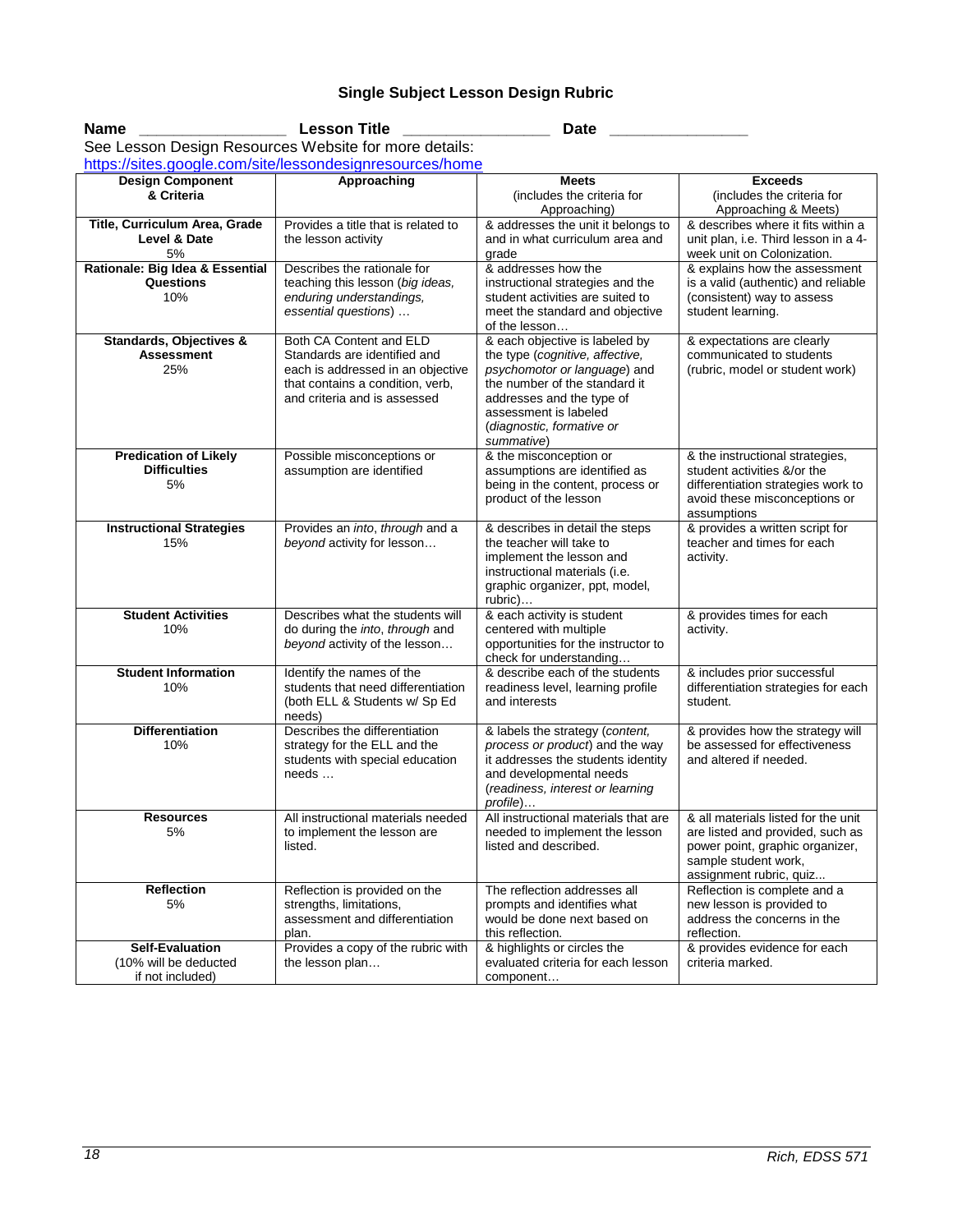# **Dispositions and Disposition Rubric for the School of Education California State San Marcos**

# <span id="page-18-0"></span>**Background Information:**

Assessing a candidate's dispositions within a professional preparation program is validation of a core value of the CSUSM SOE: that teaching and working with learners of all ages requires not only specific content knowledge and pedagogical skills, but positive attitudes about multiple dimensions of the profession. In 2007, the School of Education (SOE) adopted six dispositions. In recognition of the need to determine levels of competence required for initial and advanced credentials and degrees, a 2011-12 SOE task force convened to develop a rubric which enables determination of skill levels of candidates and refines the process for assessing dispositions of candidates obtaining both initial and advanced credentials and degrees.

# <span id="page-18-1"></span>**Professional Dispositions Rubric**

# **Professional Dispositions Rubric for Initial Credential Programs (Revised Feb 14, 2013)**

*The School of Education of California State University San Marcos fosters the development of the following professional dispositions among our Teacher Candidates. Teaching and working with learners of all ages requires not only specific content knowledge and pedagogical skills, but also positive attitudes about multiple dimensions of the profession. In 2007, the School of Education (SOE) adopted six dispositions: social justice and equity, collaboration, critical thinking, professional ethics, reflective teaching and learning, and life-long learning.*

| 1. Social Justice and<br>Sometimes models<br>Consistently models respect<br>Behaves in a manner that<br>for all learners. Behaves in<br><b>Equity</b><br>respect and concern for<br>is discriminatory,<br>intolerant, or close-<br>equitable effort for all<br>ways that reflect concern<br>minded. Resists working<br>learners and responds to<br>and equitable effort on<br>Candidates appreciate<br>feedback on how to<br>behalf of all. Written work<br>the languages,<br>with some groups or<br>communities, and<br>individuals, makes<br>improve. Sometimes<br>experiences learners<br>derogatory remarks, or<br>demonstrates<br>understanding of diversity<br>(race, gender, culture,<br>bring to the classroom.<br>rejects views based on<br>understanding of diversity<br>Candidates advocate for<br>factors such as gender,<br>(race, gender, culture,<br>exceptionalities). Selects<br>exceptionalities, race,<br>exceptionalities) in written<br>and support<br>materials, designs activities,<br>culture, religion, or<br>work and other<br>and interacts in ways that<br>marginalized<br>communities and<br>expressions and revises<br>socioeconomic<br>demonstrate appreciation of<br>individuals.<br>background. Selects<br>according to feedback.<br>diversity (e.g., includes<br>Sometimes selects<br>models from diverse<br>materials, designs<br>backgrounds in learning<br>activities, or interacts in<br>materials, designs<br>activities and interacts<br>ways that promotes<br>experiences and provides<br>stereotypes or demeans<br>with students in ways that<br>opportunities for students to<br>others. Does not take<br>demonstrate appreciation<br>hear, consider, discuss<br>appropriate initiative to<br>of diversity and<br>different viewpoints).<br>understand and identify<br>demonstrates<br>Consistently advocates for<br>inclusion and consideration<br>student needs and/or<br>improvements based on<br>provide learning<br>constructive feedback.<br>of diverse perspectives.<br>experiences that meet the<br>needs of all students.<br>Fails to provide extra<br>assistance or alternative<br>learning experiences | <b>Disposition</b> | Unacceptable | Approaching | <b>Meets</b>                       |
|--------------------------------------------------------------------------------------------------------------------------------------------------------------------------------------------------------------------------------------------------------------------------------------------------------------------------------------------------------------------------------------------------------------------------------------------------------------------------------------------------------------------------------------------------------------------------------------------------------------------------------------------------------------------------------------------------------------------------------------------------------------------------------------------------------------------------------------------------------------------------------------------------------------------------------------------------------------------------------------------------------------------------------------------------------------------------------------------------------------------------------------------------------------------------------------------------------------------------------------------------------------------------------------------------------------------------------------------------------------------------------------------------------------------------------------------------------------------------------------------------------------------------------------------------------------------------------------------------------------------------------------------------------------------------------------------------------------------------------------------------------------------------------------------------------------------------------------------------------------------------------------------------------------------------------------------------------------------------------------------------------------------------------------------------------------------------------------------------------------------------------------------------------------|--------------------|--------------|-------------|------------------------------------|
|                                                                                                                                                                                                                                                                                                                                                                                                                                                                                                                                                                                                                                                                                                                                                                                                                                                                                                                                                                                                                                                                                                                                                                                                                                                                                                                                                                                                                                                                                                                                                                                                                                                                                                                                                                                                                                                                                                                                                                                                                                                                                                                                                              |                    |              |             |                                    |
| when needed.<br>Repeatedly excludes<br>some students from<br>learning experiences.<br>Gives preferential<br>treatment to some                                                                                                                                                                                                                                                                                                                                                                                                                                                                                                                                                                                                                                                                                                                                                                                                                                                                                                                                                                                                                                                                                                                                                                                                                                                                                                                                                                                                                                                                                                                                                                                                                                                                                                                                                                                                                                                                                                                                                                                                                                |                    |              |             | 3<br>and other expressions reflect |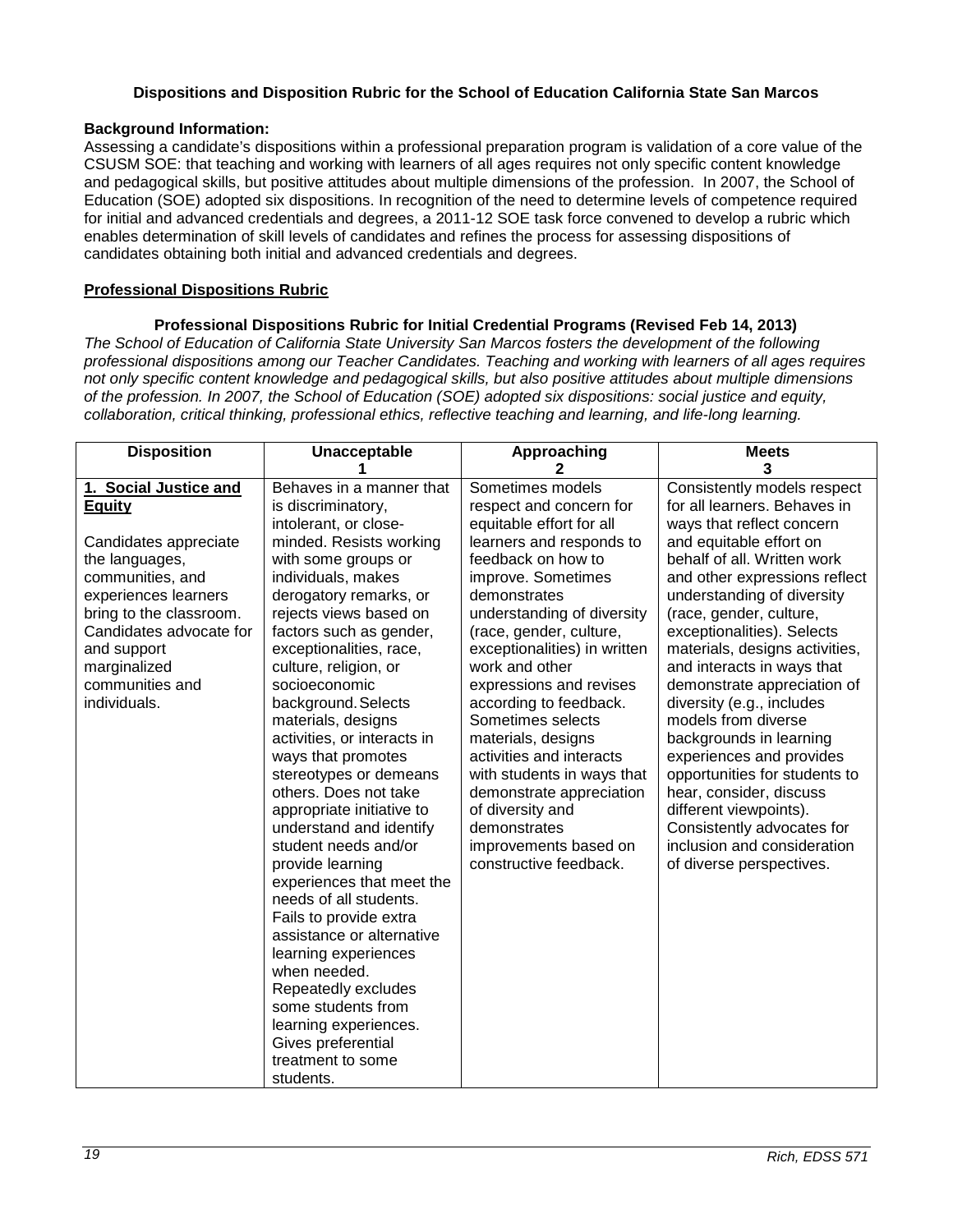| 2. Collaboration<br>Candidates practice the<br>skills of collaboration in their<br>professional interactions with<br>instructors, advisors,<br>students, colleagues,<br>parents/guardians/caregivers<br>and those in the wider<br>community.<br>3. Critical Thinking | Interacts with others<br>(students, parents,<br>colleagues) in ways that<br>does not communicate<br>respect. Uses destructive<br>criticism, derogatory<br>remarks, threats, physical<br>coercion, or inappropriate<br>language or behavior. Does<br>not reasonably allow others<br>to express ideas.<br>Discourages or undermines<br>the work of others.<br>Does not gather, analyze or                                                                                                                | Sometimes interacts with<br>others (students, parents,<br>colleagues) in ways that<br>communicate respect such<br>as being courteous,<br>demonstrating impartiality<br>and responds positively to<br>feedback for improving.<br>Sometimes encourages and<br>supports participation and<br>success for all and is<br>responsive to constructive<br>feedback.<br>Sometimes analyzes                                                                           | Consistently interacts with<br>others (students, parents,<br>colleagues) in ways that<br>communicate respect such as<br>being courteous, demonstrating<br>impartiality, and providing<br>opportunities for others to<br>express or demonstrate their<br>needs and viewpoints. Values<br>and builds relationships.<br>Encourages and supports<br>participation and success for<br>all.<br>Analyzes professional contexts,                                                                                                           |
|----------------------------------------------------------------------------------------------------------------------------------------------------------------------------------------------------------------------------------------------------------------------|--------------------------------------------------------------------------------------------------------------------------------------------------------------------------------------------------------------------------------------------------------------------------------------------------------------------------------------------------------------------------------------------------------------------------------------------------------------------------------------------------------|-------------------------------------------------------------------------------------------------------------------------------------------------------------------------------------------------------------------------------------------------------------------------------------------------------------------------------------------------------------------------------------------------------------------------------------------------------------|------------------------------------------------------------------------------------------------------------------------------------------------------------------------------------------------------------------------------------------------------------------------------------------------------------------------------------------------------------------------------------------------------------------------------------------------------------------------------------------------------------------------------------|
| Candidates analyze various<br>professional contexts,<br>resulting in more informed<br>decision-making about<br>professional practice.                                                                                                                                | use data to make informed<br>decisions. Behaves in ways<br>that reflect a belief that<br>others should provide what<br>is needed. Does not ask<br>appropriate questions or<br>take initiative to work toward<br>achieving goals or solving<br>dilemmas.                                                                                                                                                                                                                                                | professional contexts by<br>appropriately seeking<br>information to make<br>decisions about practice<br>and responds to<br>constructive feedback.<br>Sometimes seeks a variety<br>of perspectives, asks<br>questions and takes action<br>to explore issues, achieve<br>goals and/or solve<br>dilemmas and responds to<br>feedback for improving.                                                                                                            | by a) seeking information from<br>a variety of sources to analyze<br>student needs and b) planning<br>and implementing appropriate<br>decisions about professional<br>practice. Seeks a variety of<br>perspectives in exploring<br>issues. Asks questions and<br>takes action to achieve goals or<br>solve dilemmas. Anticipates<br>needs and assists others in<br>obtaining resources.                                                                                                                                            |
| 4. Professional Ethics<br>Candidates make and act on<br>well-reasoned, principled<br>judgments.                                                                                                                                                                      | Fails to consistently honor<br>the needs and best interests<br>of students, the work setting<br>(school, district, university)<br>or profession. Demonstrates<br>a pattern of unprofessional<br>behavior such as absence,<br>tardiness, failure to<br>complete tasks,<br>inappropriate dress or<br>personal behavior, violation<br>of confidentiality, academic<br>dishonesty (e.g., plagiarism,<br>cheating), or imposition of<br>personal religious or political<br>views upon others.               | Sometimes honors the<br>needs and best interests of<br>students, the work setting<br>and the profession and<br>responds positively to<br>feedback on how to<br>improve. Sometimes makes<br>well - reasoned, principled<br>judgments regarding<br>professional behaviors and<br>appropriate separation of<br>personal and professional<br>domains while actively<br>responding to feedback on<br>how to improve.                                             | Consistently honors the needs<br>and best interests of students,<br>the work setting (school,<br>district, university), and the<br>profession. Makes well-<br>reasoned, principled judgments<br>regarding professional<br>behaviors such as promptness,<br>task completion, maintaining<br>confidentiality, academic<br>honesty, and appropriate<br>separation of personal and<br>professional domains.                                                                                                                            |
| 5. Reflective Teaching and<br>Learning<br>Candidates critically review<br>their professional practice<br>and the impact it has on<br>student success.                                                                                                                | Does not critically evaluate<br>own professional practice or<br>performance (e.g.,<br>interactions, written work,<br>assessments) and the<br>impact on student success.<br>Fails to see the need for<br>positive change. Does not<br>provide substantive<br>suggestions for positive self-<br>improvement. Rejects<br>suggestions from others<br>directly or by failing to act.<br>Offers excuses and/or<br>assigns blame for negative<br>results to students, parents,<br>colleagues, or supervisors. | Sometimes demonstrates<br>understanding of the<br>relevant teaching/learning<br>standards while being<br>responsive to feedback.<br>Sometimes evaluates own<br>professional performance<br>and the impact on student<br>success. Sometimes<br>generates ideas for potential<br>improvements. Sometimes<br>is open-minded and positive<br>when receiving feedback,<br>and demonstrates acting on<br>and responding to feedback<br>with increasing frequency. | Consistently demonstrates<br>understanding of the relevant<br>teaching/learning standards.<br>Consistently evaluates own<br>professional practice and<br>performance (e.g., interactions,<br>written work, formal and<br>informal assessments) and the<br>impact on student success.<br>Generates ideas for potential<br>improvements or revisions and<br>applies them to future<br>professional practice and<br>performance. Is open-minded<br>and positive when receiving<br>feedback from others, and acts<br>upon suggestions. |